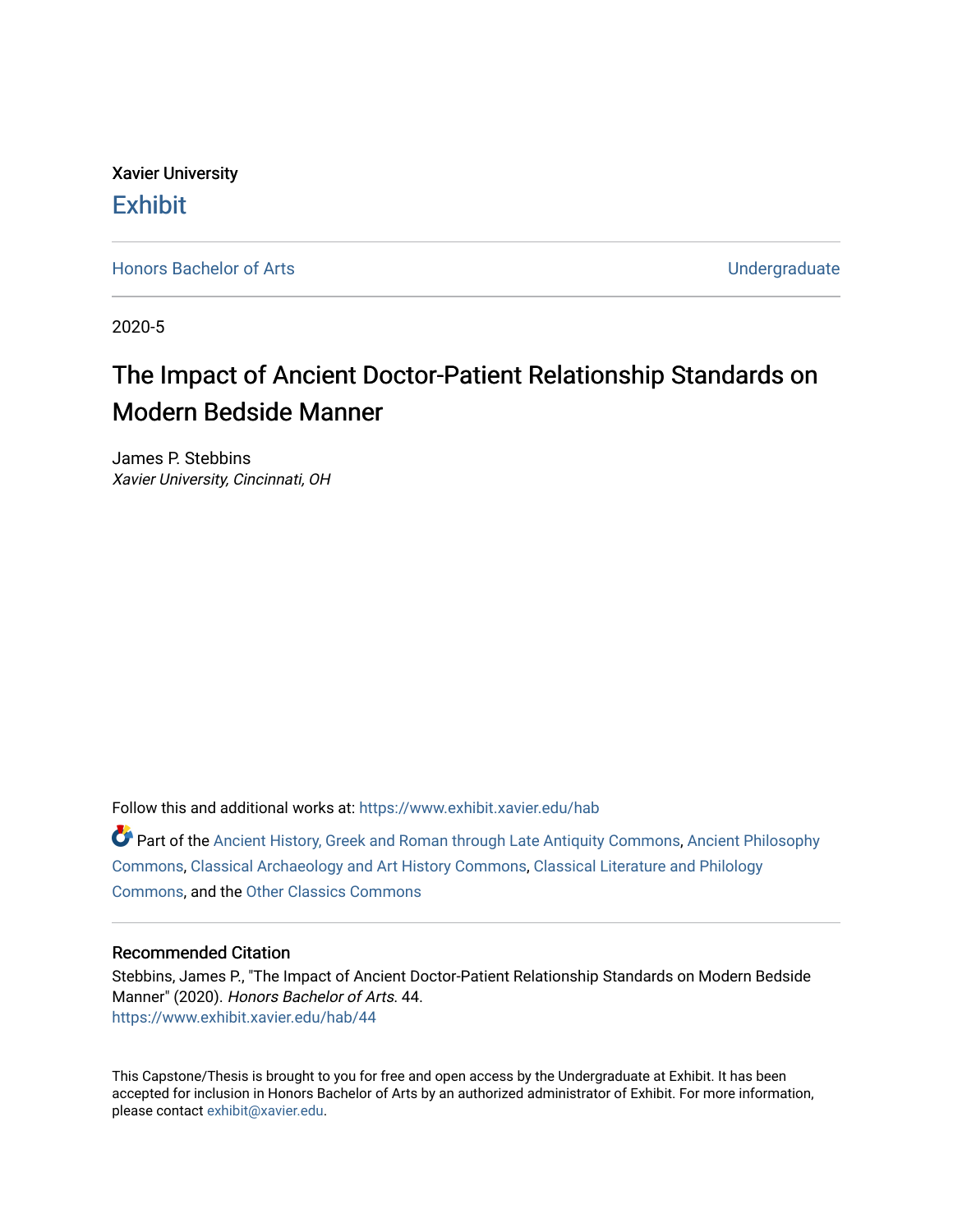James Stebbins

Dr. Byrne

# CPHAB Thesis

The Impact of Ancient Doctor-Patient Relationship Standards on Modern Bedside

Manner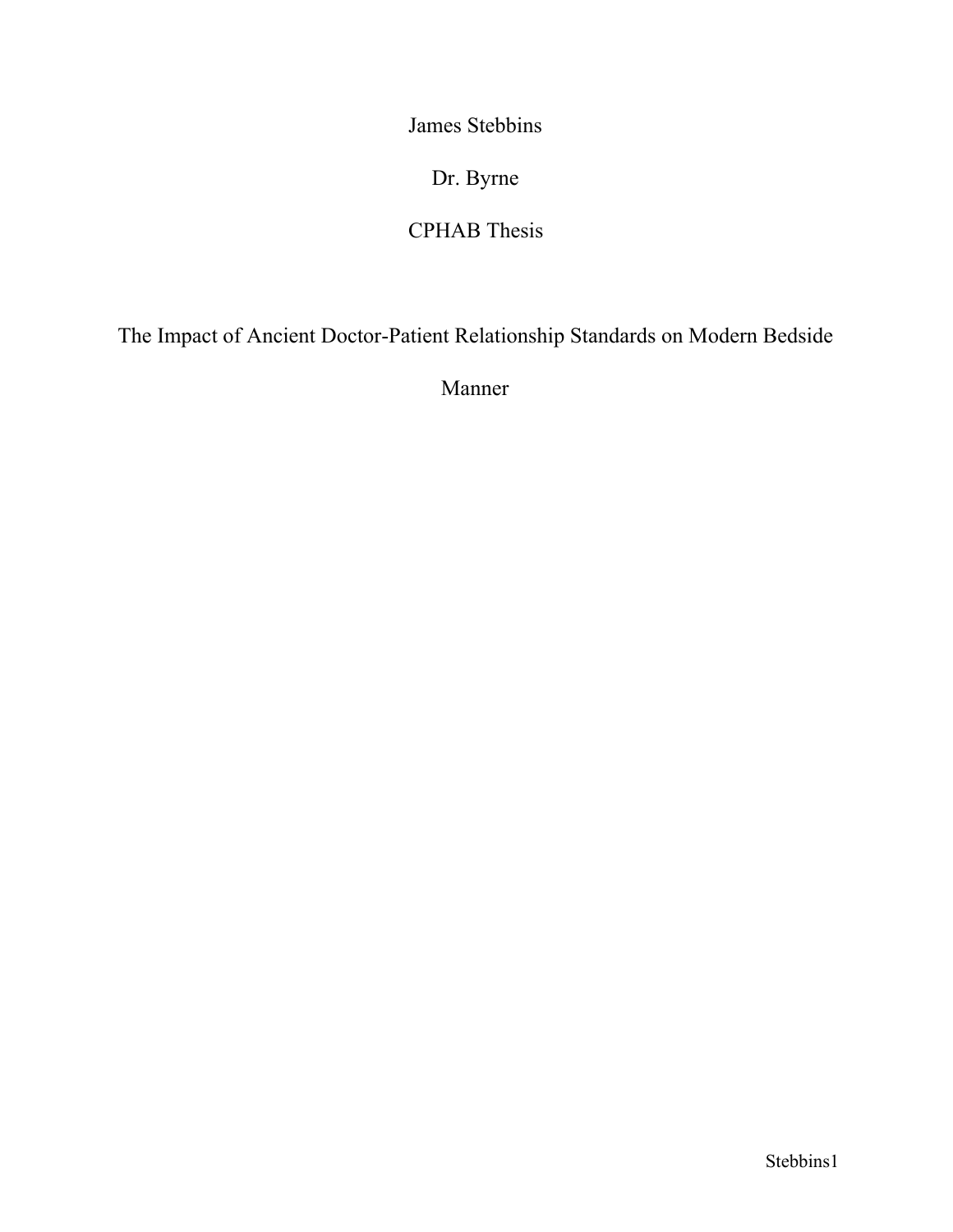#### Precis

An examination of the oaths surrounding the doctor-patient relationships in the healthcare systems of antiquity, as well as those of the early Medieval period and modernity, reveals that the modern concept of bedside manner is one with roots throughout history, and has changed according to the predominant religion of the time. This is done by comparing the oaths taken by physicians across these periods, and examining how they outline the tenets of the relationship between a patient and their healthcare provider. I also provide examples of religious beliefs and how they interact with medical practice to show how bedside manner has been affected by changes in moral values across cultures.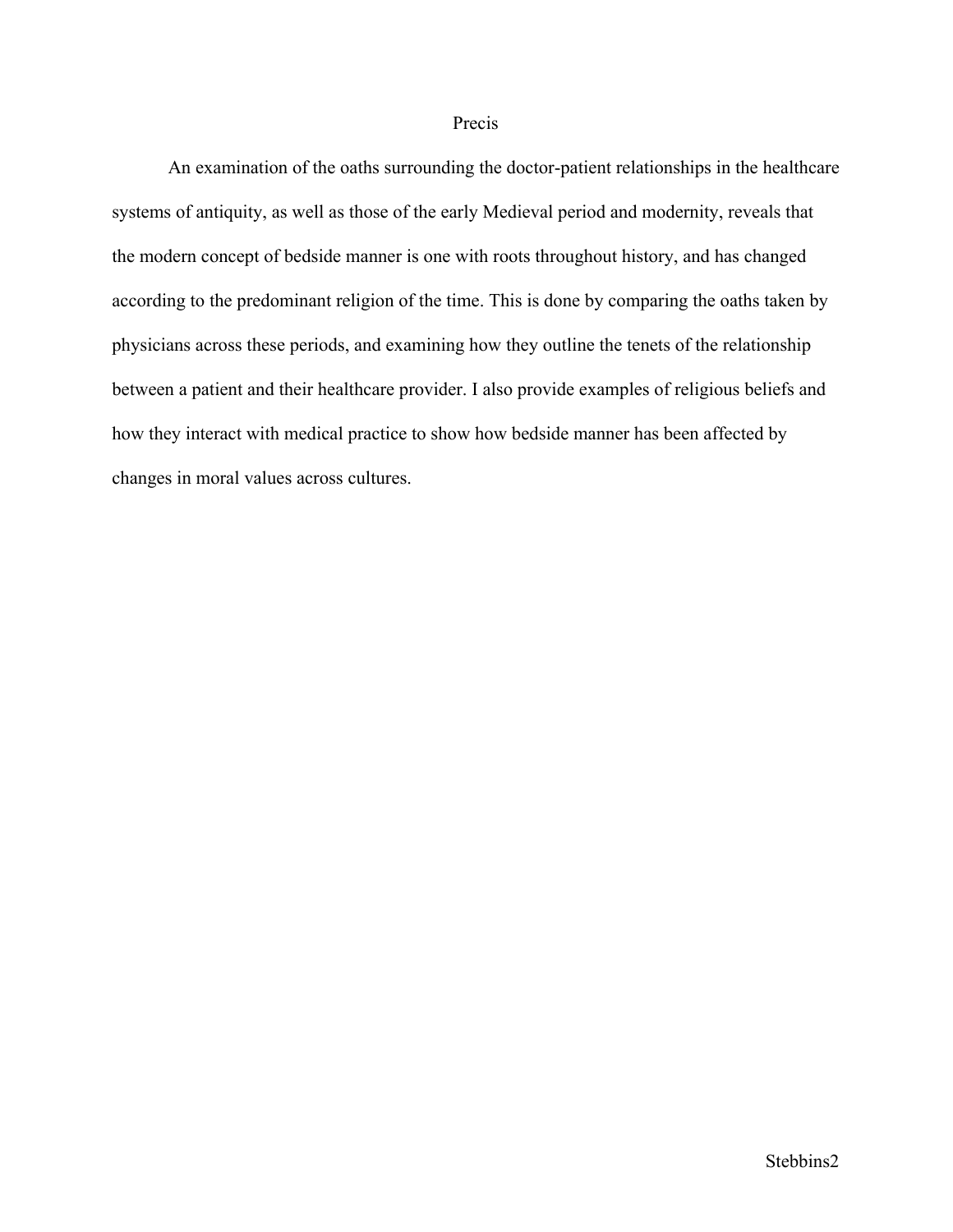#### **Introduction**

Modern healthcare operates its doctor-patient relationships under the principle of "bedside manner." This portion of the medical code covers how healthcare professionals are expected to act around and interact with their patients within a clinical setting. Bedside manner is a massively important part of our modern healthcare system due to its ethical implications. However, despite being a modern concept, bedside manner's roots can be traced throughout history. Ancient Greece was the home of the first physicians; those foundations of healthcare were built upon in Rome centuries later. The first institution that is analogous to a modern hospital was the Greek temple of Asclepius in Cos. The oath of Hippocrates, as well as other writings within his body of work, establish the standard for healthcare in antiquity. In the Middle Ages, healthcare changed to become aligned with the ideas of Biblical religions. Christian monasteries in Western Europe became sick bays, and the modern concept of a hospital evolved from this practice. In Eastern Europe and the Middle East, medical science continued to evolve, using the treatments outlined by Hippocrates as a foundation.

The Hippocratic Oath has been modernized, so that its tenets are still present in contemporary medical code, although they now include concerns that have arisen as healthcare technologies evolved. Many influences have come about through history that have changed the ideas and oaths surrounding healthcare and the doctor-patient relationship. I seek to show these influences, as well as how they have altered how patients are viewed by medical professionals. An examination of the oaths surrounding the doctor-patient relationships in the healthcare systems of antiquity, as well as those of the early Medieval period and modernity, reveals that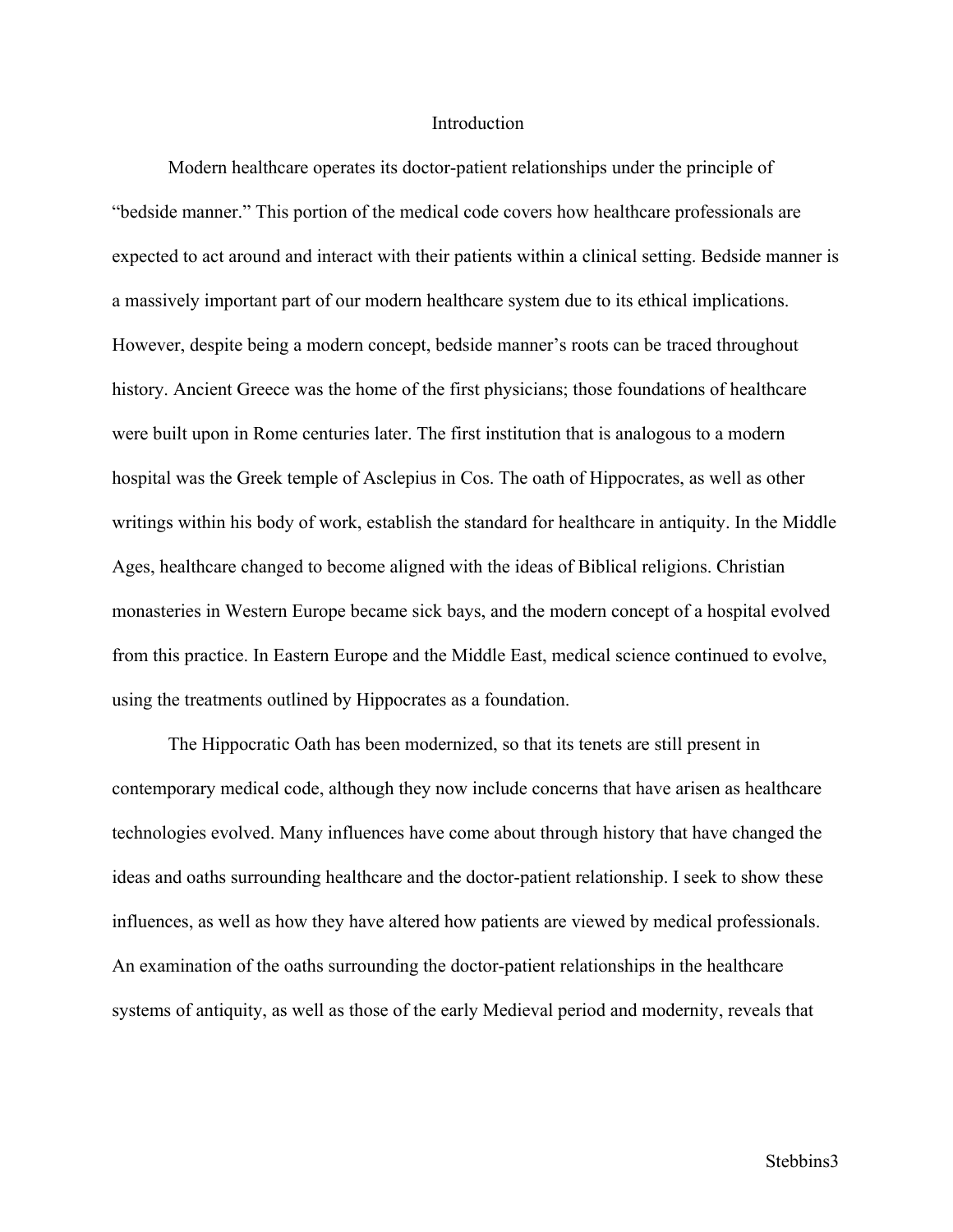the modern concept of bedside manner is one with roots throughout history, and has changed according to the predominant religion of the time and region.

My argument will follow the major changes in healthcare over time. I will begin with the basics of healthcare as set forth in antiquity. Hippocrates is the primary source for Greek healthcare in the 5th and 4th centuries BCE; I will examine his oath, as well as other works, to outline the tenets of Greek doctor-patient relationships. The Romans built upon the Greek principles, although they preferred a private treatment system within their citizens' homes. Both the Greeks and the Romans held the physician as the authority in their healthcare systems, while also believing in a religious element of medicine.

Once Christianity became prevalent in healthcare, a change in policy can be seen. The Christians placed an emphasis on God's role in the curing of patients, and thus their healthcare systems reflected that ultimately, God cures the sick. Their oaths and ideas also changed from those of antiquity to reflect their own principles, including clauses concerning medical practices that violated the Christian code of ethics. Statements concerning the role of God in healthcare were also amended to place a greater importance on divine intervention. This resulted in a decline in the importance of technique; however, an emphasis on the comfort of patients resulted in a doctor-patient relationship that prioritized the patient more than in antiquity. Thus, changes in bedside manner can be seen during this time. In the East, the courts of Islamic kings, as well as the court of Byzantium, saw great advances in medical techniques. In spite of this, the greatest change in the East to patient care itself was found in the religious influence of both Judaism and Islam.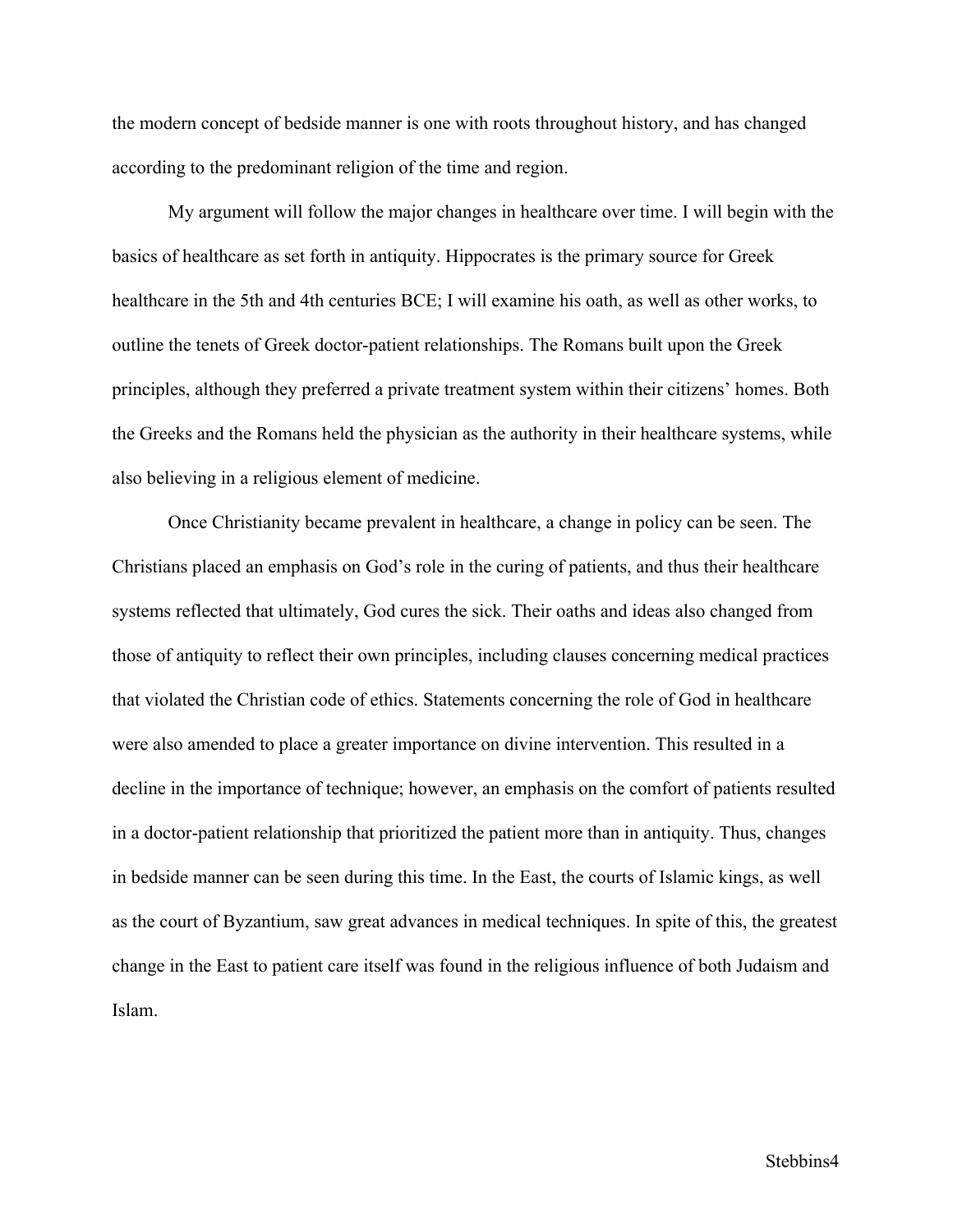Many of the changes to doctor-patient relationships as a result of religious influence carried over into modernity. However, the emphasis placed on God as the ultimate healer has been at least partially removed. This is simply due to the secularization of healthcare in recent times. The major advances in medical technology and technique have also resulted in necessary changes to policy that encapsulate the possibilities of the modern clinical setting. These changes have restored the power to the physician that can be seen in antiquity, while also placing many checks and balances on those doctors. These come in the form of institutions such as the American Medical Association, but also in the concept of bioethics, which has risen to prominence as the ethics of medical practice became a concern in the early 20th century. These phenomena have caused the modern concept of "bedside manner" to come about from a long history of policies and oaths that outline the doctor-patient relationship.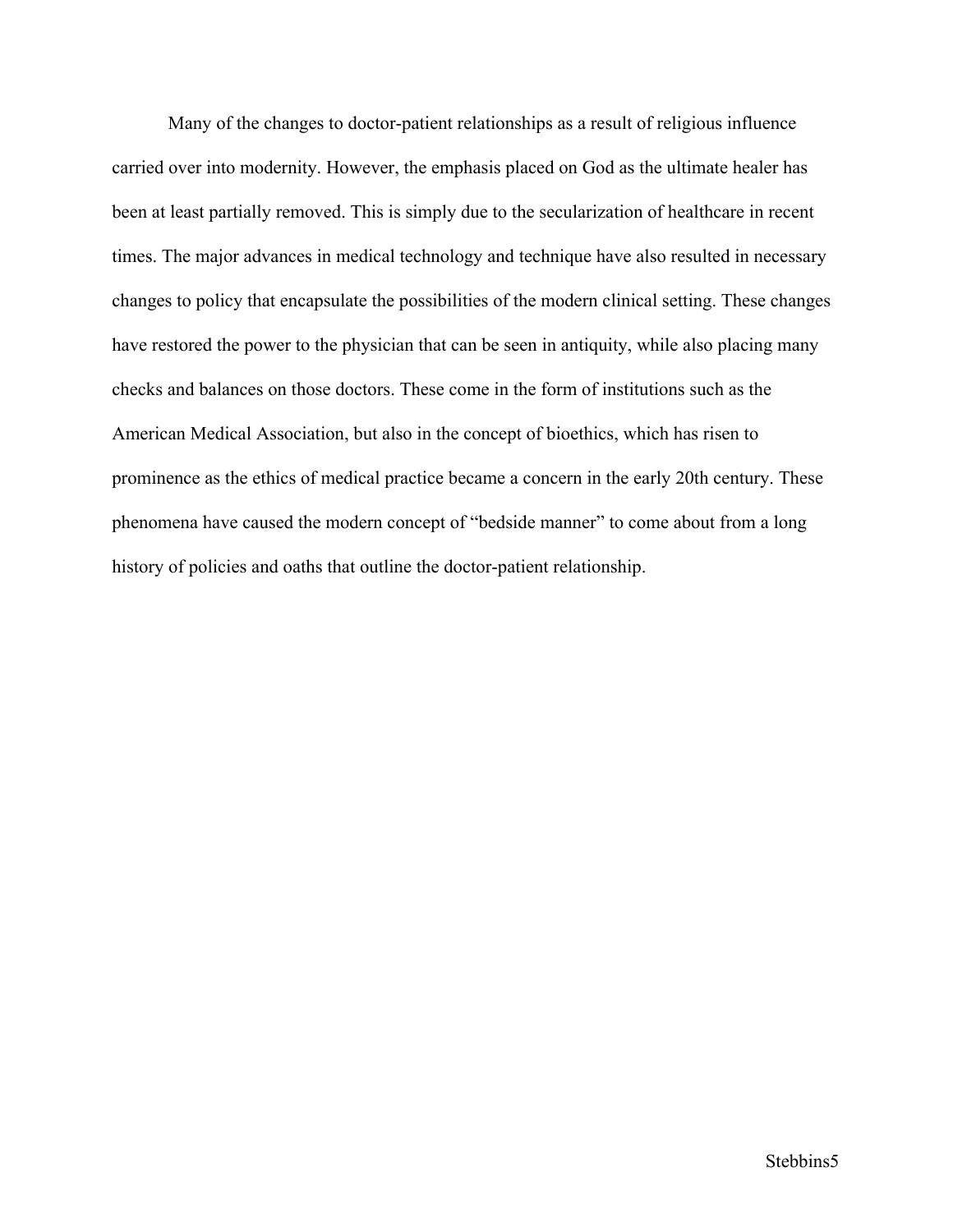#### Chapter 1: The Bedside Manner of Antiquity

An examination of the doctor-patient relationships of the ancient world must begin with those of the Greeks. The Hippocratic Oath has become a cornerstone for both modern and ancient health care considerations, and its tenets have not disappeared even in modern policy.<sup>1</sup> Roman physicians also modeled their own practices upon those of the Greeks as part of Hellenization.<sup>2</sup> Therefore, in order to gain the proper context for how patients were viewed and treated at this time, I will start with the Greek thoughts and move onto the Roman. Hippocrates was considered one of the most influential figures in healthcare at this time, and thus his body of writings can be consulted for the common thought on Greek medicine. The Hippocratic tradition did have particular ideas concerning the agency and autonomy of patients in their treatment options.

Greek medicine was placed in the hands of its physicians, although religion did play an important role. It was seen as a skill rather than some gift of healing, and physicians were given primary discretion in the matter of treating patients. This can be seen in the use of the word τέχνη to describe medical science: rather than a divinely inspired art, it was a learned one, that came through experience and mentorship.<sup>3</sup> Hippocrates himself used this term to describe medicine in his oath: ὅρκον μὲν οὖν μοι τόνδε ἐπιτελέα ποιέοντι, καὶ μὴ συγχέοντι, εἴη ἐπαύρασθαι καὶ βίου

<sup>1</sup> Philips 1953:70.

<sup>&</sup>lt;sup>2</sup> The term "Hellenization" refers to the process of transporting and integrating aspects of Greek culture across the Middle East and the Mediterranean. The Hellenistic period began with the end of Alexander the Great's military campaigns, and is considered to have ended with the incorporation of Ptolemaic Egypt into the newly formed Roman Empire. As a result of this, Greek culture was also carried across areas controlled by the Romans, and was a large factor in the formation of Roman culture by the end of this time period.

<sup>3</sup> Harris 2016:203.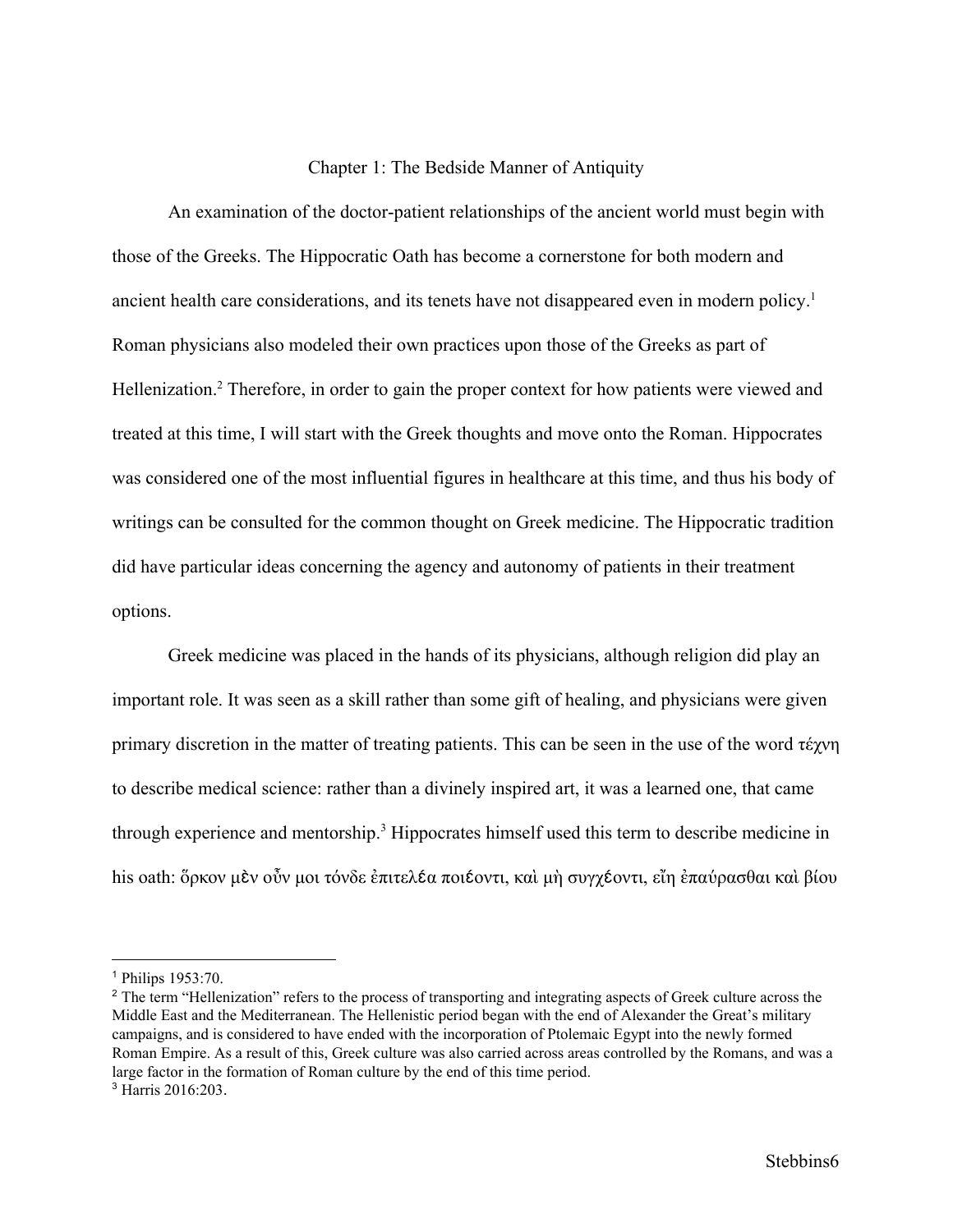καὶ τέχνης δοξαζομένῳ παρὰ πᾶσιν ἀνθρώποις ἐς τὸν αἰεὶ χρόνον (Hippoc. *ΟΡΚ.*). "Now if I carry out this oath, and break it not, may I gain for ever reputation among all men for my life and for my art."<sup>4</sup> Budding physicians learned primarily through an apprenticeship to another older doctor. They participated in certain medical examinations and observed how the experienced man conducted business until they were deemed ready to practice medicine themselves. A large part of the physician's process includes prognosis, in which they predict the outcome of each patient's particular ailment and choose treatment options in order to maximize the quality of life during sickness. For Greek doctors, a part of prognosis included how they interacted with the patient, including what they revealed to the patient about their illness and treatment. This was to ensure the best possible quality of life during care, and manage potential fears that would arise during the process.

Chief among the ideas of agency and autonomy is when the patient is to be included in decisions concerning their treatments. For Hippocrates, treatment should not be given to those for whom sickness has become too severe: καὶ πρῶτόν γε διοριεῦμαι ὃ νομίζω ἰητρικὴν εἶναι… καὶ τὸ μὴ ἐγχειρεῖν τοῖσι κεκρατημένοισιν ὑπὸ τῶν νοσημάτων, εἰδότας ὅτι πάντα ταῦτα δύναται ἰητρική (Hippoc. *Art. 3.6)*. "And first at any rate I will define what I consider medicine to be… and to not treat those overcome by illnesses, having realized that these are all the powers of medicine."<sup>5</sup> It was not the goal of Hippocratic medicine to treat each potential patient; rather, those for whom treatment was estimated to be effective, or who had a high chance of survival, would receive a physician's care. Therefore, if treatment is to be given to those with severe illness, physicians often did not choose to give the patient very much information about their

<sup>4</sup> Translation from Loeb Classical Library.

<sup>5</sup> Translation performed by the author.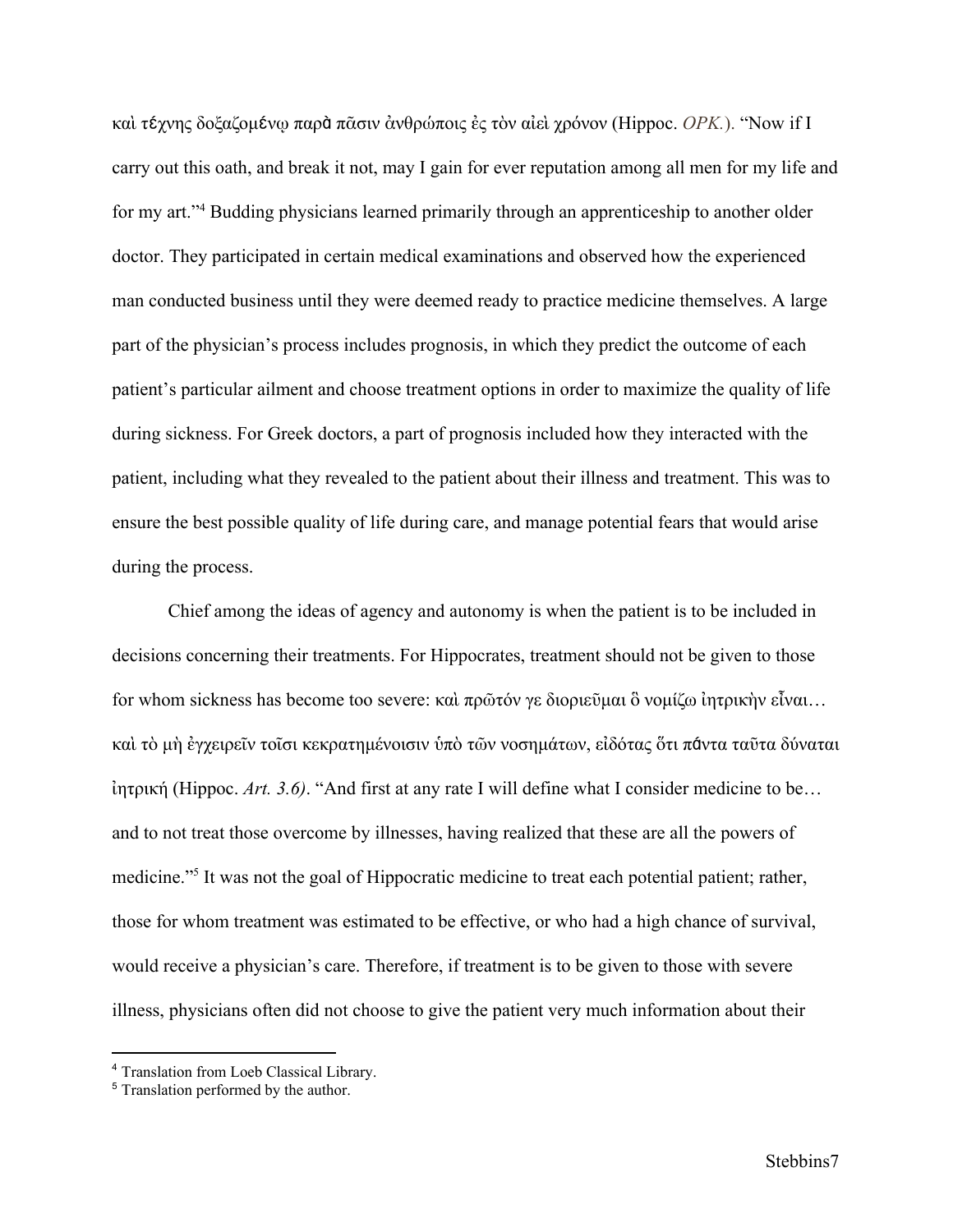treatment, considering it a futile effort. This included both diseases of the body and of the mind; mental incapacitation rendered a patient incapable of fully understanding their circumstances and thus their physician's orders.<sup>6</sup>

The fact that patients were often either physically or mentally incapacitated meant that it was expected of physicians to provide a constant form of care. Even the diet and sleep habits of patients were placed in the care of physicians: "The main aim was to keep the patient warm and comfortable and to maintain his strength with a suitable diet of drinks and slops given at the right intervals."<sup>7</sup> Care was not simply prescription of treatment and monitoring of symptoms; rather, patients were expected to adopt a different lifestyle as a part of treatment. Whether bound to a bed or following a regimen of exercise, regular life for those under the physician's care was interrupted until the illness was cured. Physicians thus were constantly treating their patients, and acting towards them in a professional, courteous manner, while also monitoring the patient's condition .

The interaction between doctors and their patients focused on alleviating fears and giving appropriate hope of good health. This involved direct interaction with patients, and was considered a part of prognosis.<sup>8</sup> The emotions of those involved in medical care were treated just as seriously as physical symptoms. Patients who feared an untimely death or a worsening condition suffered from stress, which did not help the treatment of their current condition. This came up particularly in cases of mental illness, as calming the patient was a necessary part of effective care. Physicians and their assistants were in charge of this form of bedside manner

<sup>6</sup> Harris 2016:210.

<sup>7</sup> Philips 1953:78-79.

<sup>8</sup> Harris 2016:209-214.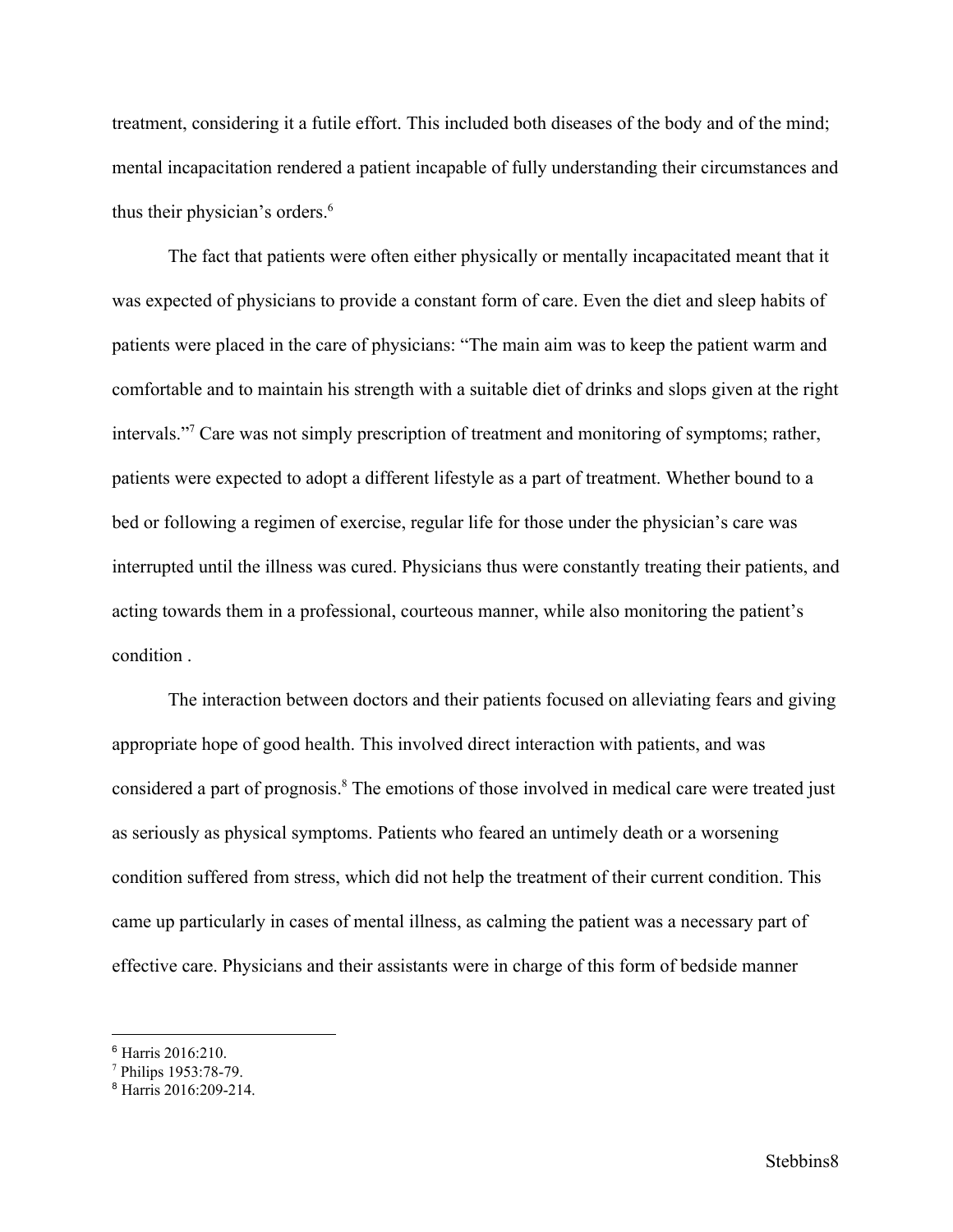(προσεδρίη), and it was effective in continuing a logical medical practice in the face of illogical fears.<sup>9</sup> Greek physicians saw these fears as the irrationality of sick men, and thus a treatment plan must pay attention to these fears.

As physicians treated their patients, they also treated their mental state. This is primarily where religion may have come into play in medicine at this time: as a way for patients to be hopeful over their prognosis. While matters of diagnosis and treatment were placed entirely in the hands of the physician, there was still a religious aspect to medicine, and often this was used to ensure that the patient remained compliant and mentally stable while treatment was applied to their bodies. As the fears of patients were considered detrimental to a proper prognosis, professionals used rituals and prayers as a method of removing them from the equation so that the patient can focus on recovery rather than a possible worsening of their ailment. In this way, religion provided an element to healthcare that made Greek medicine comprehensive and detailed.

Religion held an important place in Greek medicine, both for the patient and the physician. This is evident in the first sentence of the Hippocratic Oath: Ὄμνυμι Ἀπόλλωνα ἰητρὸν καὶ Ἀσκληπιὸν καὶ Ὑγείαν καὶ Πανάκειαν καὶ θεοὺς πάντας τε καὶ πάσας, ἵστορας ποιεύμενος, ἐπιτελέα ποιήσειν κατὰ δύναμιν καὶ κρίσιν ἐμὴν ὅρκον τόνδε καὶ συγγραφὴν τήνδε (Hippoc. *OPK*). "I swear by Apollo Physician, by Asclepius, by Health, by Panacea and by all the gods and goddesses, making them my witnesses, that I will carry out, according to my ability and judgment, this oath and this indenture."<sup>10</sup> The invocation of the gods by Hippocrates shows that physicians abided by the religious customs of Athenian culture; their practices also

<sup>9</sup> Harris 2016:211. The Greek word προσεδρίη refers to how doctors treated patients when under that doctor's care. <sup>10</sup> Translation from Loeb Classical Library.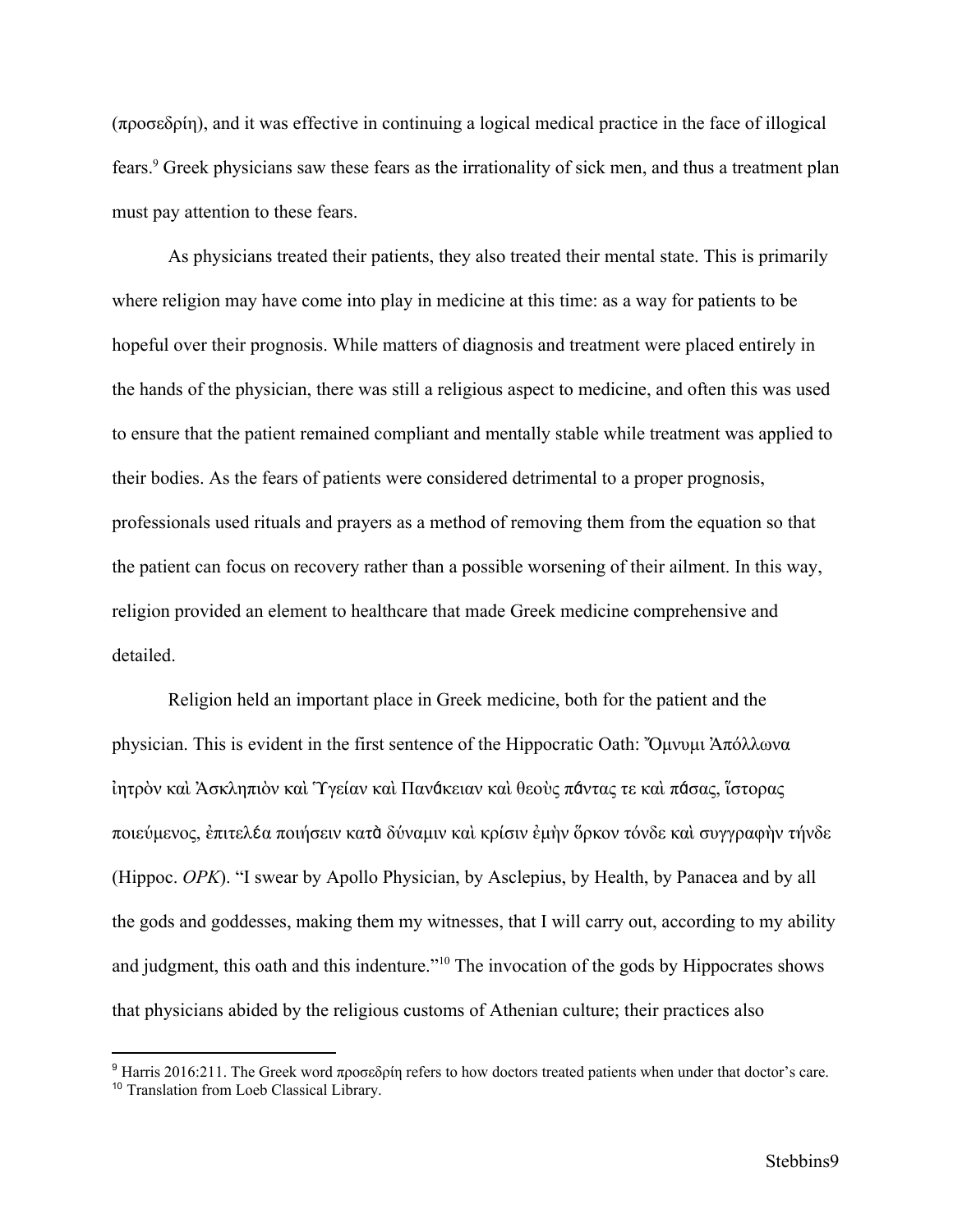incorporated belief in the gods in several ways. Patients believed in rituals as curative, and it was commonplace to believe in religion as a path to good health. In addition, certain rituals accompanied many of the physical treatments administered by physicians.<sup>11</sup> However, there is no evidence that physicians believed that votive offerings or rituals alone would cure a patient, and thus most scholars hold that Greek physicians, especially those under the Hippocratic tradition, used these religious elements of medicine to provide spiritual comfort and ease of mind while a physical medication or treatment worked within the body.<sup>12</sup>

One of the more commonplace rituals in the 4th century BCE was for the sick to sleep in the temple of Asclepius.<sup>13</sup> It was believed that patients could experience a healing dream sent by Asclepius that would aid them in recovery. A cult existed in this temple who would follow the instruction of the god Asclepius to cure the patient. While these physicians did use rituals and cult practices in their medicine, they also took a great amount of influence from Hippocratic medicine. They did not expect the dreams of patients to be a cure, but rather to show the physician which cure would work best.<sup>14</sup> The actual treatments used by the cult of Asclepius consisted of herbal remedies and other physical cures for ailments. In this way, religion did not serve as curative for physicians, but accompanied a medically accurate treatment plan.

Rome used the same formula for medicine as the Greeks, adapting it simply to fit their established culture. Greek medicine did not take root as easily as many other facets of Greek

<sup>&</sup>lt;sup>11</sup> Fowler 1995:4. There are several different rituals used, including incantations and offerings to certain gods. Fowler gives an account of how superstition was present throughout Greek and Roman culture, whether it was realized or not.

<sup>12</sup> Harris 2016:200.

<sup>&</sup>lt;sup>13</sup> Philips 1953:71. Philips does establish that this practice was not common at the time of Hippocrates, as the temple was not finished until after the ancient physician's death.

<sup>14</sup> Pettis 2006:113.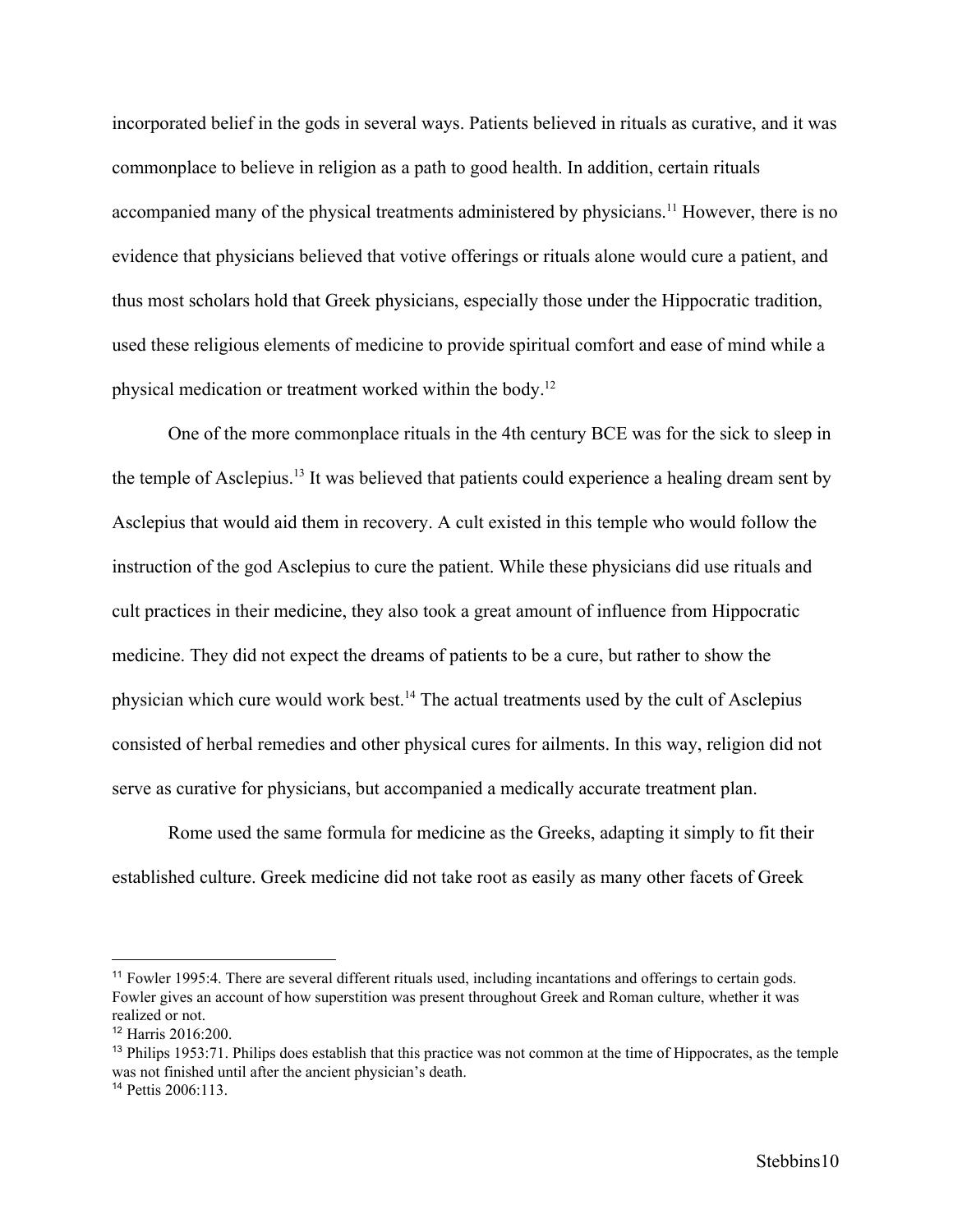culture during Roman integration of that culture.<sup>15</sup> The Romans considered medicine a more private affair; the *pater familias* was expected to care for all those under his household, and thus outside medical professionals were initially seen as a sign of weakness. In many ways, Roman culture was not conducive to the typical method of Greek healthcare; however, a more private style of a similar system of healthcare did emerge by the time of the Empire.<sup>16</sup> Doctors were not given the same social status that they were in Greece at this time; however, certain physicians could rise to prominence out of social connections unrelated to their medical skills. Those who were able to secure important patients were those who gained notoriety, with the exception of Galen and few others like him, whose medical texts and the practices outlined within them helped define the Roman healthcare system.

The Romans, for the most part, adopted Greek healthcare. Greek physicians during the Roman Empire were found across Europe, and Athens remained a hub for education.<sup>17</sup> However, Roman culture did not immediately adopt all facets of Greek medicine. There was a large amount of distrust for Greek doctors during the time of the Republic, and that distrust did not disappear with the Empire.<sup>18</sup> Before Hellenization spread to medicine in Rome, healthcare practices were largely based in superstition and religious ritual. Cato the Elder gives an example of this tradition that was present in the early Republic.<sup>19</sup> He details a practice for the treatment of a dislocation:

Luxum siquod est, hac cantione sanum fiet. Harundinem prende tibi viridem tetra aut quinque longam, mediam diffinde, et duo homines teneant ad coxendices. Incipe cantare: motas uaeta daries dardares astataries dissunapiter, usque dum coeant. Ferrum insuper

<sup>15</sup> Nijhuis 1995:50.

<sup>16</sup> Nijhuis 1995:51.

<sup>17</sup> Nijhuis 1995: 50.

<sup>18</sup> Nijhuis 1995:50.

<sup>19</sup> Cato the Elder lived from 234-149 BCE.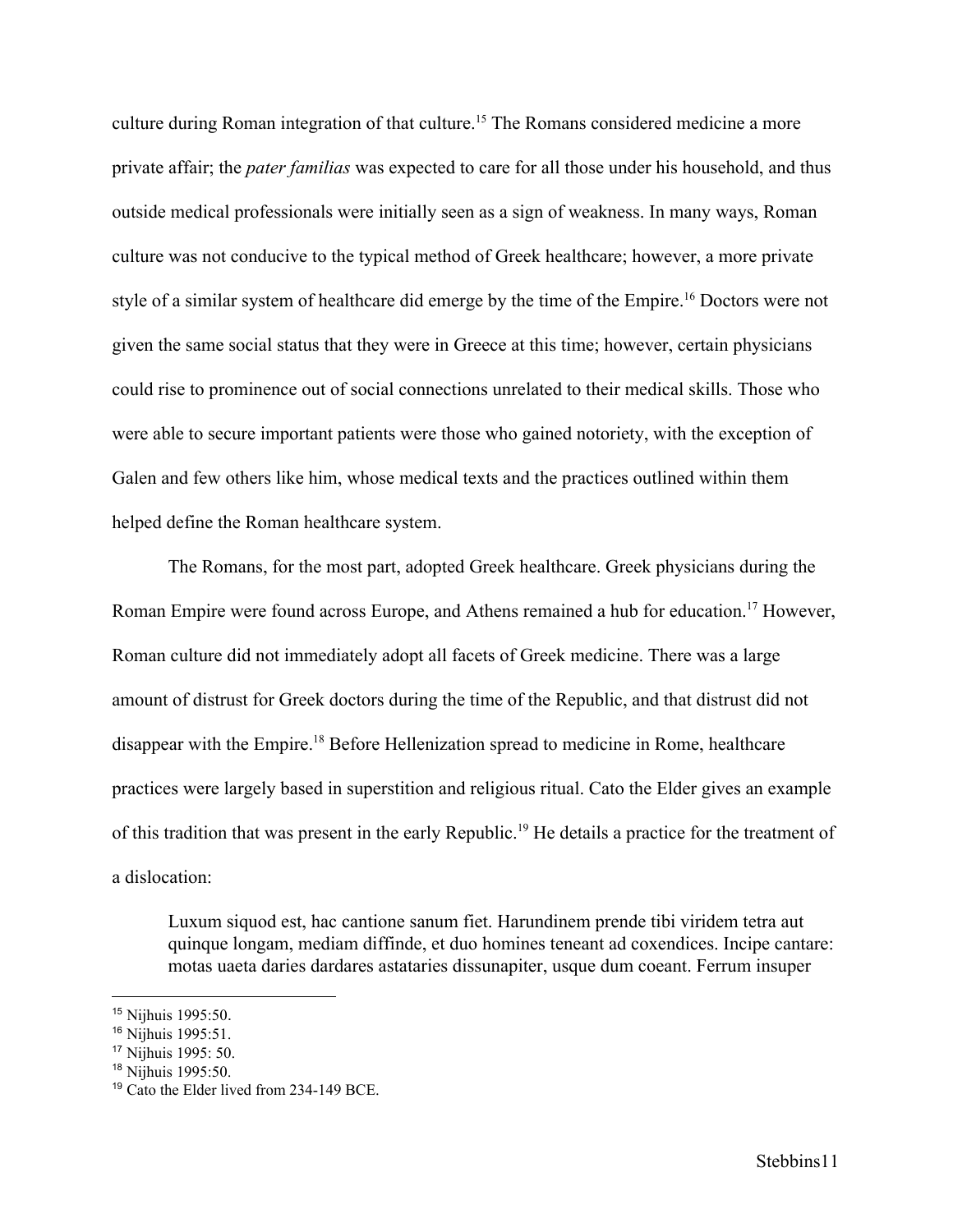iactato. Ubi coierint et altera alteram tetigerint, id manu prehende et dextera sinistra praecide, ad luxum aut ad fracturam alliga, sanum fiet. Et tamen cotidie cantato et luxato vel hoc modo: haut haut haut istasis tarsis ardannabou dannaustra. (Cato, *Agr.* 160)

Any kind of dislocation may be cured by the following charm: Take a green reed four or five feet long and split it down the middle, and let two men hold it to your hips. Begin to chant: "motas uaeta daries dardares astataries dissunapiter" and continue until they meet. Brandish a knife over them, and when the reeds meet so that one touches the other, grasp with the hand and cut right and left. If the pieces are applied to the dislocation or the fracture, it will heal. And none the less chant every day, and, in the case of a dislocation, in this manner, if you wish: "haut haut haut istasis tarsis ardannabou dannaustra."<sup>20</sup>

There is no aspect of this procedure that involves acting on the affected part of the body.

It is based on the idea that the ritual will cure the body from the outside, and that the recitation of

phrases will provide a fix for dislocation. Cato the Elder also believed that cabbage was capable

of curing kidney disease and gout, along with many other superstitious medical ideas.<sup>21</sup> This sort

of medical practice permeated early Rome; however, once Greek physicians began practicing

outside of Greece, and using cures based on their knowledge of the body rather than ritual,

practices such as the one described above became much less popular. Hippocrates outlines a

procedure for the fixing of a dislocated shoulder, one that is similar to the modern procedure:

τὸν αὐτὸν δὲ τρόπον τοῦτον καὶ ὁ ἰητρὸς ἂν ἐμβάλλοι, εἰ αὐτὸς μὲν ὑπὸ τὴν μασχάλην ἐσωτέρω τοῦ ἄρθρου τοῦ ἐκπεπτωκότος ὑποτείνας τοὺς δακτύλους ἀπαναγκάζοι ἀπὸ τῶν πλευρέων ἐμβάλλων τὴν ἑωυτοῦ κεφαλὴν ἐς τὸ ἀκρώμιον ἀντερείσιος ἕνεκα, τοῖσι δὲ γούνασι παρὰ τὸν ἀγκῶνα ἐς τὸν βραχίονα ἐμβάλλων, ἀντωθέοι πρὸς τὰς πλευράς. (Hipp. *Art.* 2.5-10)

And a practitioner would reduce it in the same way if, after putting his fingers under the armpit inside the head of the dislocated bone, he should force it away from the ribs, thrusting his head against the top of the shoulder to get a point of resistance, and with his knees thrusting against the arm at the elbow, should make counter-pressure towards the ribs. $^{22}$ 

<sup>20</sup> Trans. Hooper 2014:153.

<sup>&</sup>lt;sup>21</sup> "Greek Medicine in Rome" 1909:1564.

 $22$  Trans. Withington 2014:203.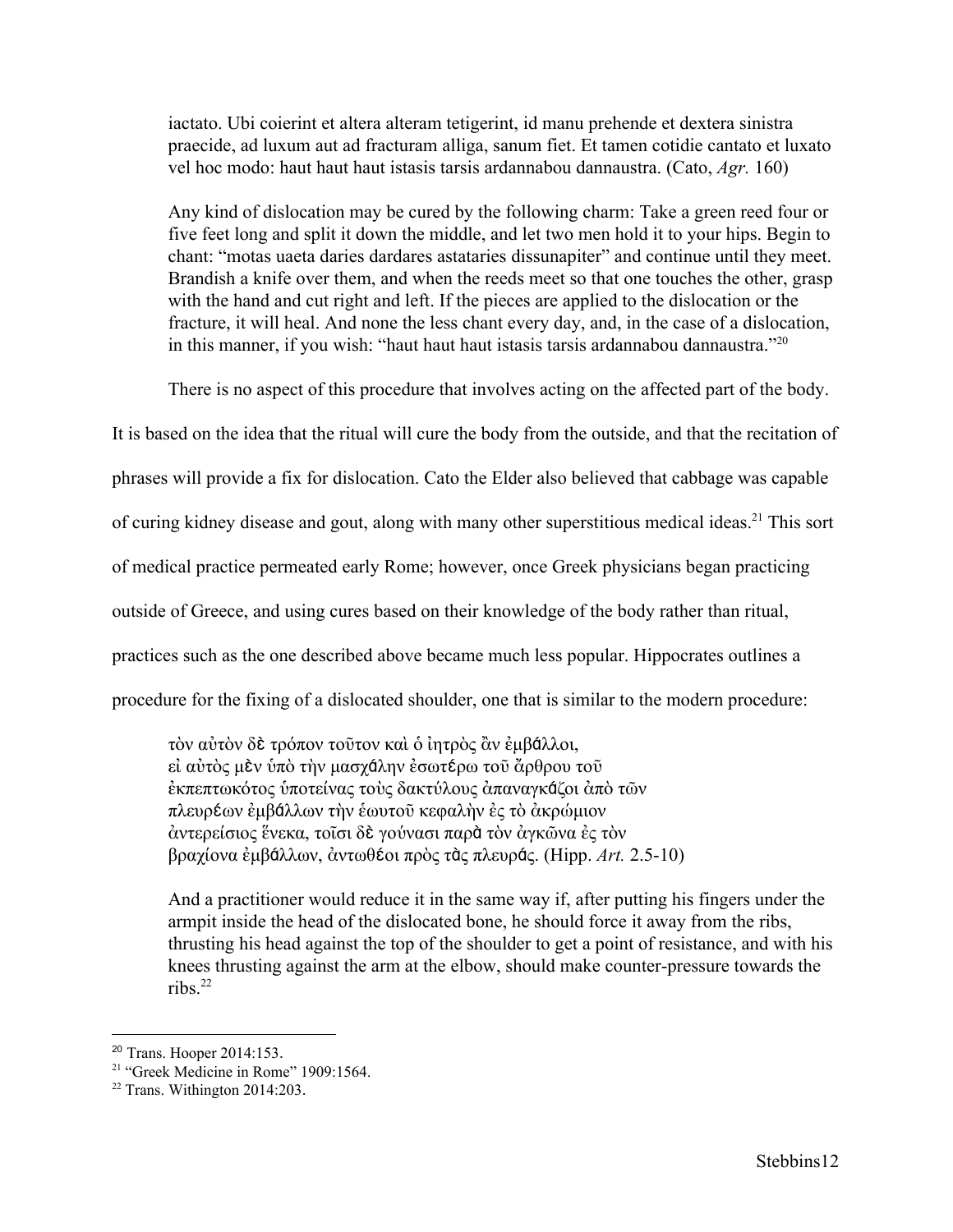This treatment is based on an understanding of the physics of the joint in question rather than superstition or ritual. It is effective from a medical perspective, and it is easy for us to see why this method would have become popular in Rome when compared to the procedure that the Romans had been used to. When Greek medicine replaced previous Roman methods, however, the superstitious elements of Roman culture did not disappear.

Similar to Greek medicine, Roman physicians used rituals and offerings as a part of their practices. As a medical professional applied a physical treatment, often made of an herbal or otherwise chemical mixture, an incantation was often also recited. Votive offerings and rituals were commonly separate from actual treatments as well. Dreams were commonly used, just as in the cult of Asclepius, to help determine the correct course of treatment.<sup>23</sup> The physician's course of action, however, was once again rooted in Greek, mainly Hippocratic, science.

The constant care that was provided by Greek physicians was also present in the Roman model of healthcare.<sup>24</sup> Doctors provided rest and diet regimens similar to those of the Greek physicians before them. Much of the medically relevant treatments provided by Roman doctors consisted of rest, fluids, and as nutritious food as was available to the patient. However, while this form of treatment was seen as diligent in the East, it was more bothersome in the West.<sup>25</sup> Private life was more important for the Romans due to the nature of the family structure, and thus for physicians to spend more time bedside seemed unnecessary and worrying to the patients.

Pliny the Elder was one such Roman citizen who distrusted Greek medicine.<sup>26</sup> Pliny held his own ideas on healthcare based on the traditional Roman model. As Greek medical theory rose

<sup>23</sup> Pettis 2006:125.

<sup>24</sup> Huxley 1957:134-135.

<sup>25</sup> Huxley 1957:137.

<sup>26</sup> Nijhuis 1995:61.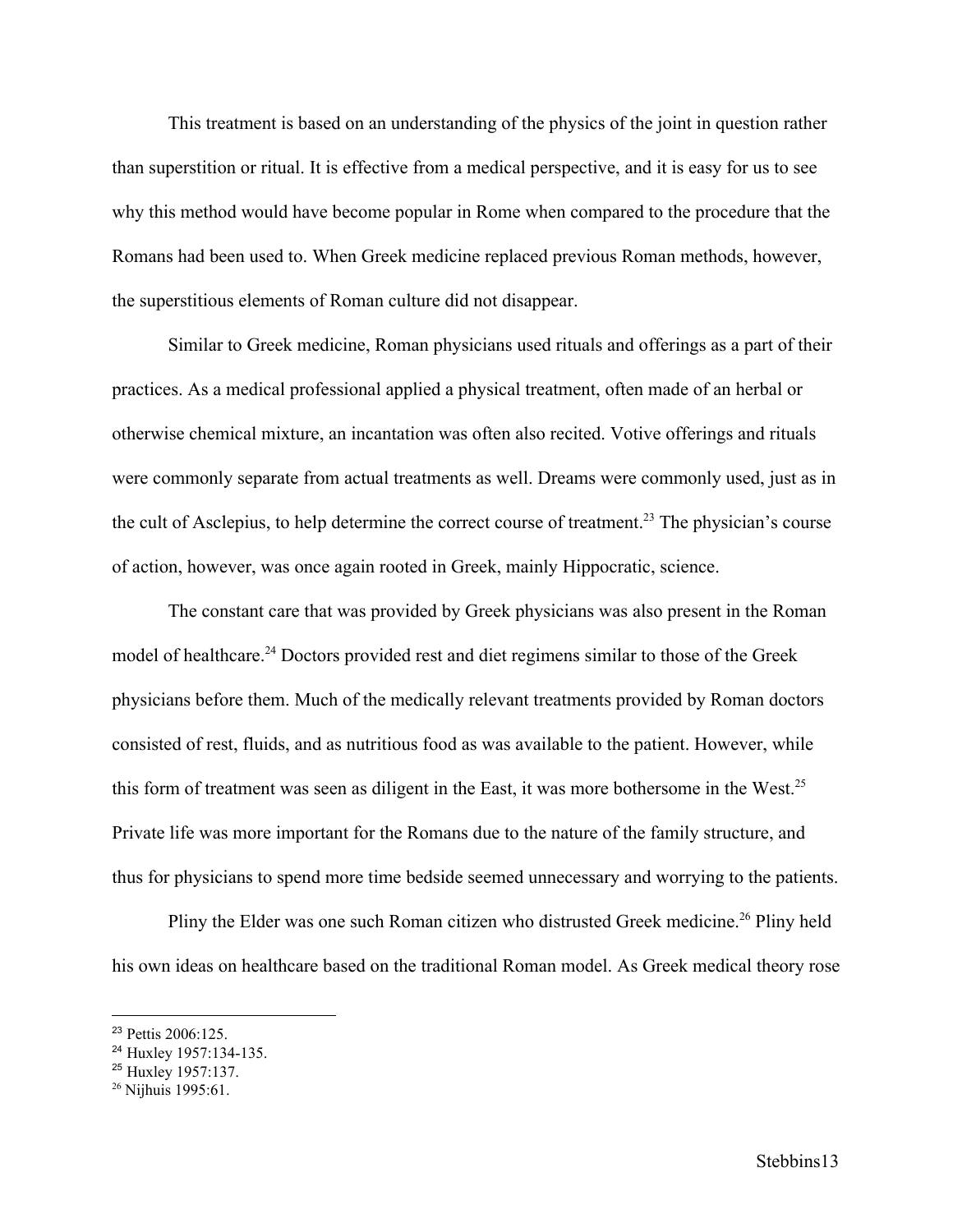to prominence, Pliny saw a discrepancy between the philosophy of medicines used by the Greeks and those that Pliny used himself. For Pliny, treatments should not extend beyond pharmacological and ritualistic methods. These are natural cures for him. In Hippocratic medicine, however, many treatment plans consist of actions taken by the physician, or cures otherwise concocted by medical professionals. Pliny saw a rejection of natural cures and divine intervention in Greek medicine in favor of man-made treatments. This made him uneasy and less willing to adopt Greek practices.<sup>27</sup> Pliny the Elder, just as many Roman citizens, chose to adopt methods of Hippocratic medicine that fit their own ideas of care as a result. Skepticism toward Greek medicine was present, but this was a part of Rome's greater skepticism towards Greek culture  $28$ 

These factors contributed to how Roman bedside manner may have functioned. Roman physicians included their treatment of a patient's state of mind in their treatment of physical ailments, rather than considering them separately. They treated patients in ways similar to their Greek counterparts, but this did not improve the patient's view of their physicians. The religious aspect of healthcare that Greek doctors used to alleviate fear found itself integrated in the prognosis of Roman physicians. Rituals and offerings were used in combination with curative measures in a treatment plan to produce a healthcare system that treated both body and mind.

<sup>27</sup> Nijhuis 1995:60-61. Nijhuis cites several non-English sources that examine Pliny's exact themes in *Naturalis historia*, and how those differed from those of Greek medicine.

<sup>&</sup>lt;sup>28</sup> Roman aristocracy did respect Greek culture, and it influenced almost every aspect of Roman life. Toliver 1954 discusses how Roman drama was influenced by Hellenism, and that skepticism toward Greek culture did not stop it from permeating Rome.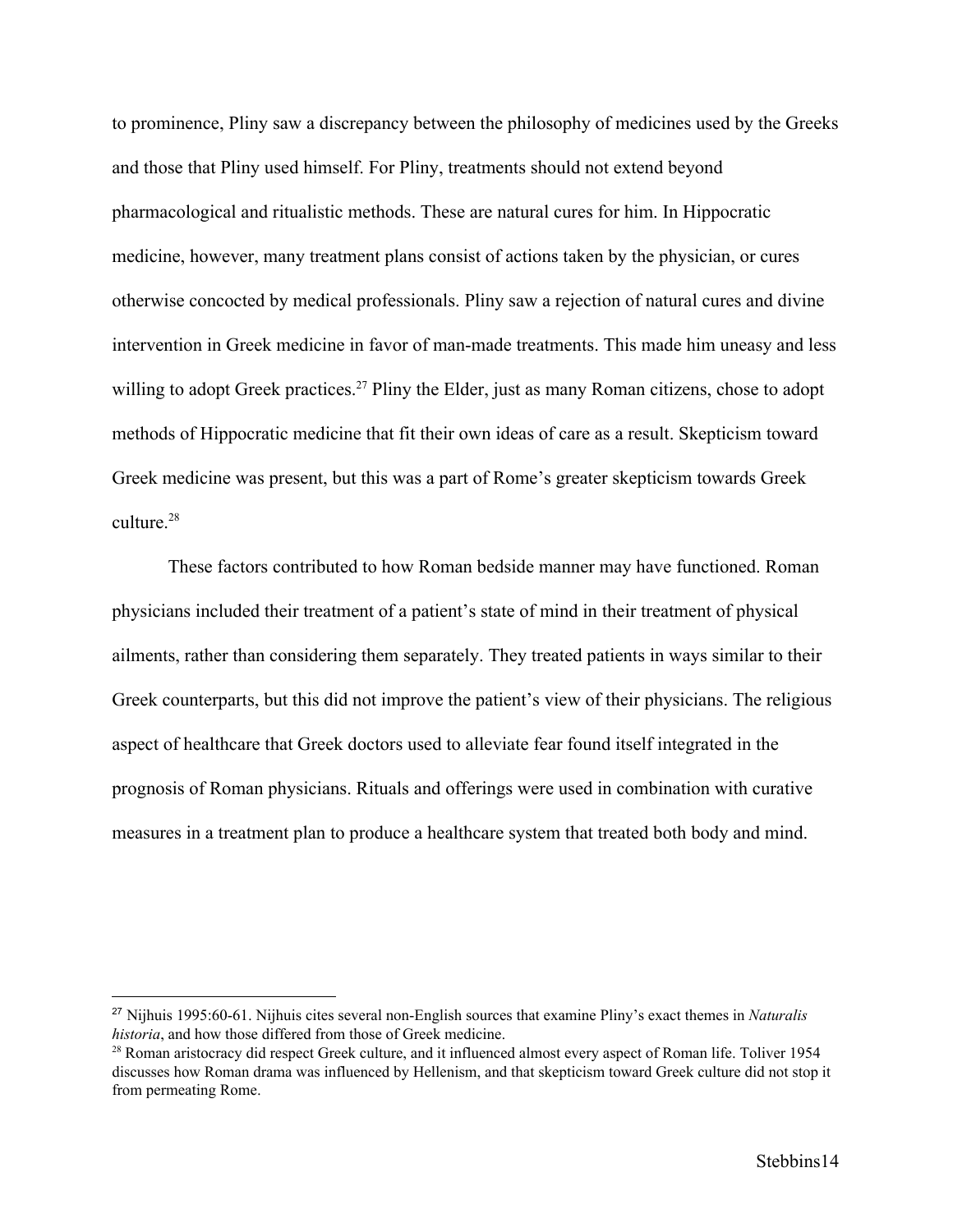## Chapter 2:Healthcare Systems in the Middle Ages

By the Middle Ages, a transition had occurred in medicine from a basis in Roman religion and tradition to those of biblical religions. Christianity and Islam, as well as Judaism to a certain extent, became the basis for the philosophy concerning patient relationships; in addition, the infrastructures found within those institutions were the settings for clinics and treatment sites. The best source for Medieval-era medical practices is Maimonides, a Jewish physician who worked in the courts of Islamic rulers in the late 12th century. He himself has a sort of oath, which can be compared to that of Hippocrates. In addition, he is the most prolific of the authors who wrote about healthcare at that time, and was a highly regarded doctor. However, he is only useful as far as explaining the medical philosophy of the East at this time; Western kingdoms followed a different tradition that was based in Christianity above anything else. Due to the swell of academics and technological advances in the East in the early Middle Ages, information about the healthcare systems present in that region of the Medieval world are more reliable. However, the West will also be considered, since this is where Christianity made its mark on doctor-patient relationships.

Medieval healthcare was rooted in the authority of its time: religion. In practice, medicine in the Middle Ages is widely considered to have been inferior to that of the ancient world, much less modern medical technique. In the West, this period has earned the title the "Dark Age" of medicine, simply because practices deviated from the treatment of illnesses by physical medicines and science-based treatment options and further towards superstition or religious-based treatment.<sup>29</sup> Most forms of treatment for citizens of European kingdoms came in

<sup>29</sup> Riddle 1974:157-158.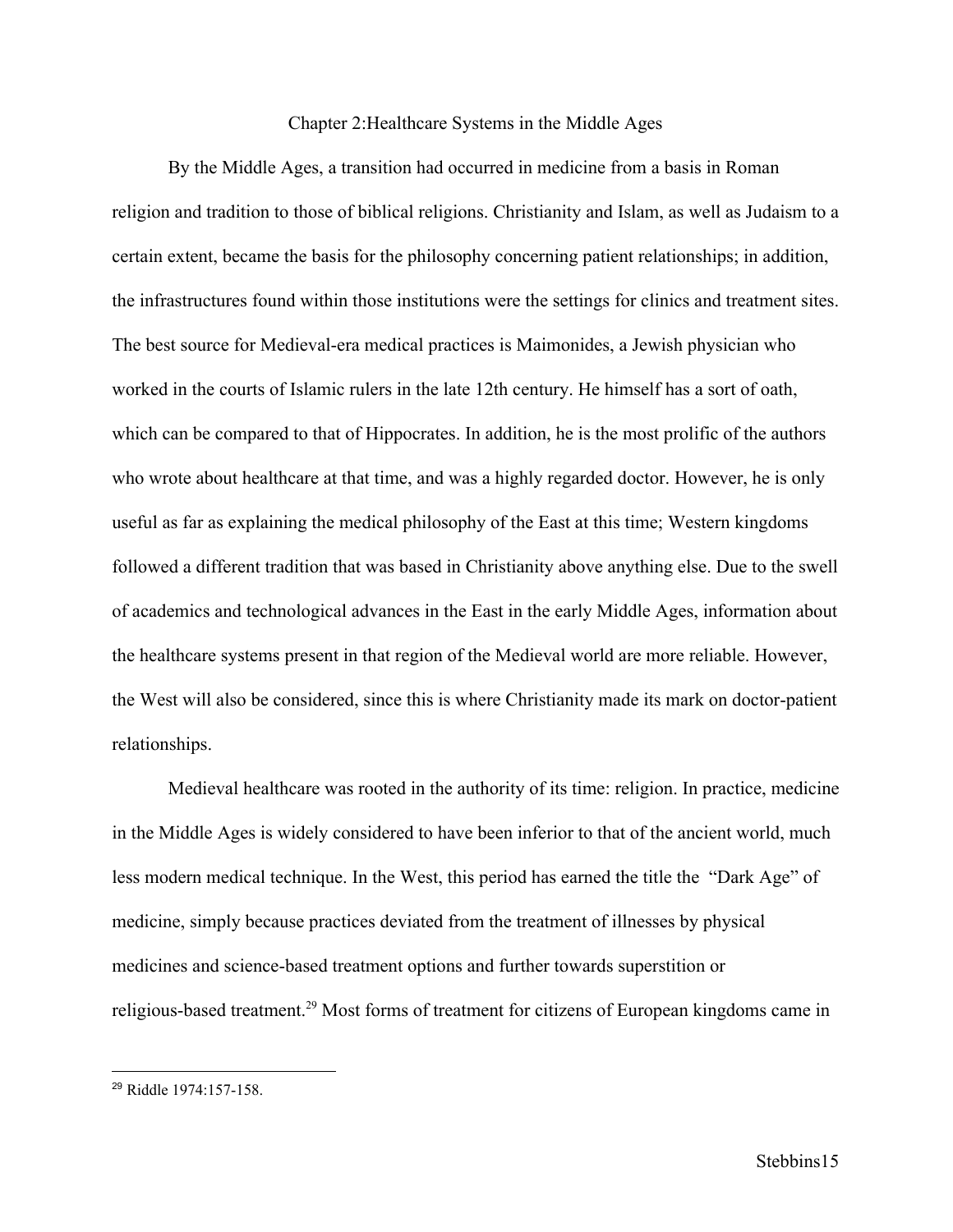the form of medicines, administered by a pharmacist, and accompanied by thorough prayer and devotion to God.<sup>30</sup> This was similar to the Roman style of care, which depended on perceived knowledge of the body and contained a religious influence. Medical theory was not important in Western Medieval systems of healthcare; rather, priority was placed on observed phenomena and interactions between certain substances and an ailing body that produced the tradition of cures at this time. For this reason, there is no definitive creed or oath present in this system; however, there are observations to be made about how the system, which carried over from the Romans, changed over time. Healthcare at this time, similar to that of the Romans, was not centralized; rather, physicians in the Middle Ages practiced privately in the West. Despite this, a system developed over time in the West involving Church infrastructure to provide more consistent, if still somewhat ineffective, care.

It is a popular analysis that physicians in the Middle Ages did not have knowledge of the medical theory and practices of ancient Greece, and thus were forced to develop their own form of practice. However, this may not entirely be the case. One of the more interesting arguments on healthcare in this region and time period comes from John M. Riddle. He states that medicine and the practices associated with it were not inferior to the Greco-Roman tradition, but rather simply less known to us.<sup>31</sup> There is evidence that the works of Hippocrates and Galen were present at this time, and that physicians did write their own treatises concerning herbs and other medicines they found to be effective.<sup>32</sup> If it is true that this is the case, it is possible that the analogy between Roman healthcare and Medieval care can be extended to their treatment of

<sup>30</sup> Riddle 1974:159-161.

<sup>31</sup> Riddle 1974:160.

 $32$  Riddle  $1974.161$ .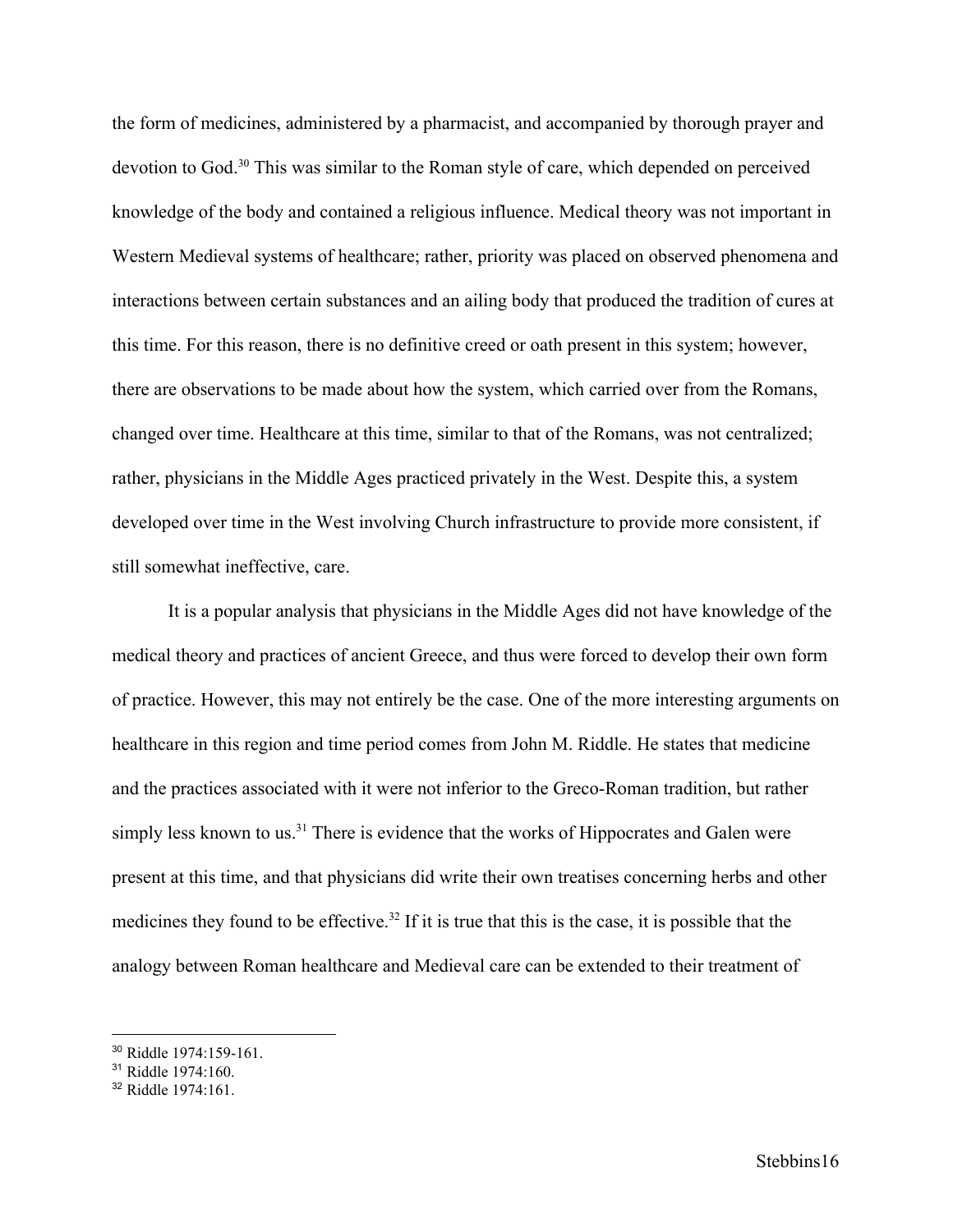patients and how the patient factored into their own care. However, there is one factor to Western European healthcare that has changed it from the Roman model: Christianity.

The Christian influence on healthcare at this time is where we can see the difference in doctor-patient relationships. Tertullian is the best source for the Christian thought on healthcare. Tertullian was a 2nd and 3rd-century Christian apologist who wrote the first extensive body of works concerning Christian theology and beliefs. He writes that there is a certain solidarity between the Christian physician and the patient, which is rooted in the idea that humanity is in a fallen, dirty, state.<sup>33</sup> Tertullian makes the connection that Christ acts as a divine physician towards humanity by becoming human and entering into the dirt of the world. His becoming human and lowering Himself to man's level raises up mankind so that they might strive to divinity: *Conversabatur deus <humane>, ut homo divine agere doceretur* (Tert. *Adv. Marc.* 2.27.7). "God held converse with man, that man might learn to act as God."  $34$  Thus, the doctor should act in the same manner as Christ, and use the purification of the flesh as a way of becoming closer to grace.

Tertullian also compares the work of physicians to martyrdom. Martyrs die and often undergo extreme pain in order that God might save them and cure them of their impurity. In this same way, the physician's patient might undergo discomfort or pain, but this brings about good health. This is another comparison between doctors and God, which lifts up the physician as well as the patient as a relationship closer to divinity. Tertullian explains this comparison in his work *Scorpiace*:

Non tamen secari et inuri et extendi morderique idcirco malum, quia dolores utiles affert… Horrorem operis fructus excusat. Ululans denique ille et gemens et mugiens inter

<sup>33</sup> Radler 2009:346.

<sup>&</sup>lt;sup>34</sup> Translation from Holmes 1870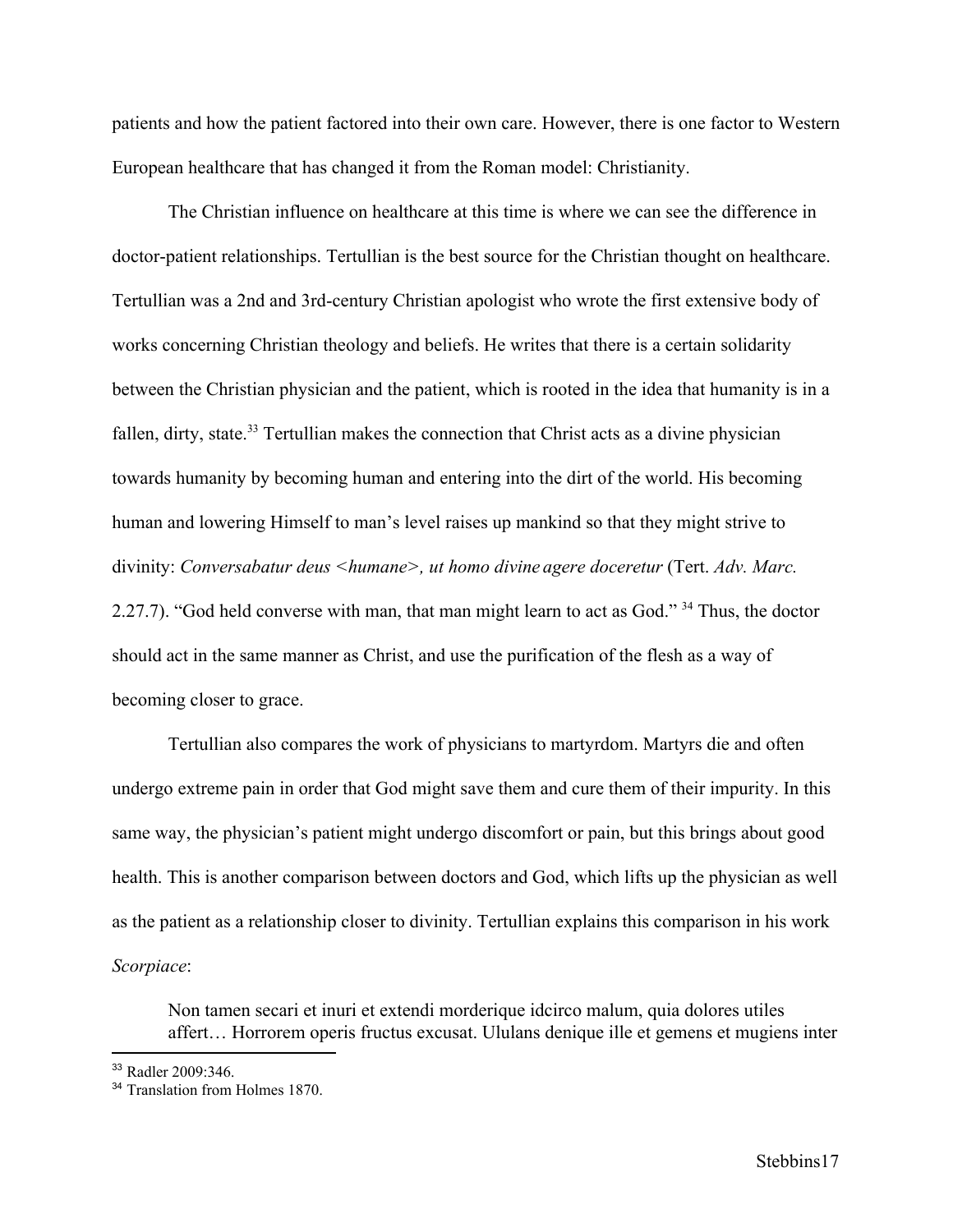manus medici postmodum easdem mercede cumulabit et artifices optimas praedicabit et saevas iam negabit. (Tert. *Scorp.* 5, 6-7)

Nevertheless, to be cut and burned and stretched and bitten is not on that account an evil, because it brings beneficial pains… The benefit excuses the horror of this work. Further, the one howling and groaning and bellowing will soon fill up the same hands of the physician with the fee and will proclaim [them] the most skilled and will now deny that they are cruel.<sup>35</sup>

Tertullian here explicitly draws a comparison between the suffering of the martyr and that of the patient. It is thus in suffering that both the doctor and the patient can strive for grace, rather than simply physical health.

Tertullian's philosophy on the role of a doctor has important implications for later Christian healthcare. As Tertullian was one of the first Doctors of the Church, his works became the basis for much of the belief in the early Middle Ages. In fact, the arguments and beliefs stated by Tertullian have continued to influence Christianity to this very day. His thoughts on healthcare, then, represent the basis for much of medical theory as long as Christianity remained prevalent within the infrastructure of healthcare in Europe. This means that as Christianity became powerful in the West, healthcare became more humanitarian and placed more emphasis on charity and mercy towards patients than Romans expected of their physicians. While this philosophy did elevate the physician, it also elevated the patient. This changed the ancient thought that the fears of patients should be prevented with rituals and invocations, so that those fears were incorporated and validated. Medical professionals now worked through a patient's fears while they treated them, providing a more holistic form of care.

<sup>&</sup>lt;sup>35</sup> Translation from Radler 2009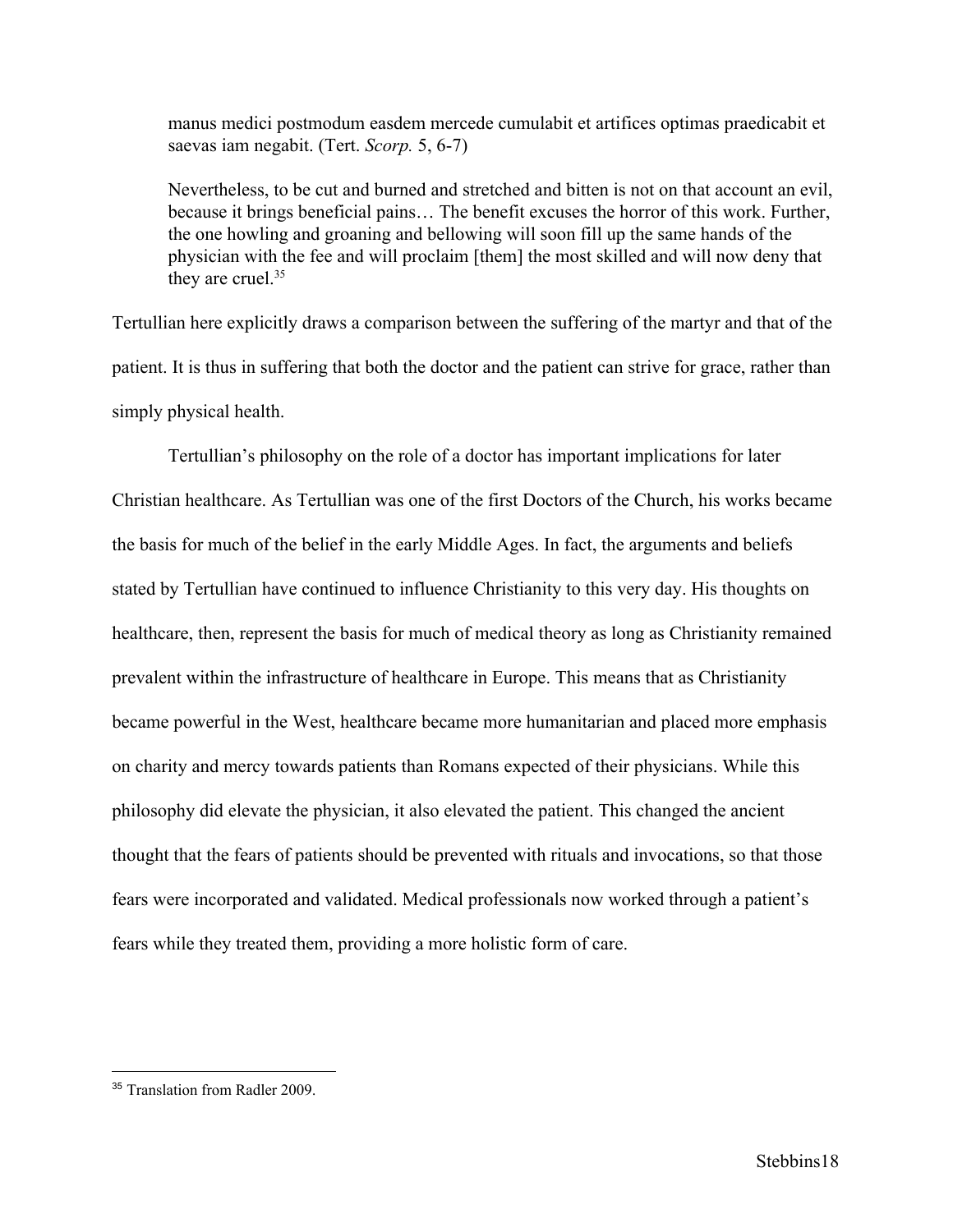The relationship between doctor and patient thus took on a revered role. Rather than simply considering the patient the object of their care, physicians at this time regarded the role of the patient much more highly, as an equal who is suffering and needs help. This produced a system of care which was much more focused on symptoms and alleviating pain, as well as being focused on the patient's desires during care. Healthcare in this way became more considerate, and more humane. Physicians also considered their profession to be holy; thus they incorporated prayer into their treatments. They were given much more power over the patient, but this did not diminish the view of the role of the patient as holy. This was similar in antiquity, as prayers were a part of the physician's treatment plan.

The East was a very different story than the West. Healthcare remained very similar to that of antiquity, while technology continued to evolve to make medicinal practices more efficient. There was no proverbial "Dark Age" of medicine, which caused healthcare to become quite different. There does exist an oath from this system, composed by the physician Maimonides. His is closer to a prayer rather than the traditional medical oath taken by students of Hippocrates. While Hippocrates mentions the gods in his oath, Maimonides speaks directly to God, which demonstrates how religion at this time played an important role across both the Eastern and Western schools of thought:

May the love for my art actuate me at all time; may neither avarice nor miserliness, nor thirst for glory or for a great reputation engage my mind; for the enemies of truth and philanthropy could easily deceive me and make me forgetful of my lofty aim of doing good to Thy children.<sup>36</sup>

<sup>36</sup> Translation provided by McMaster University.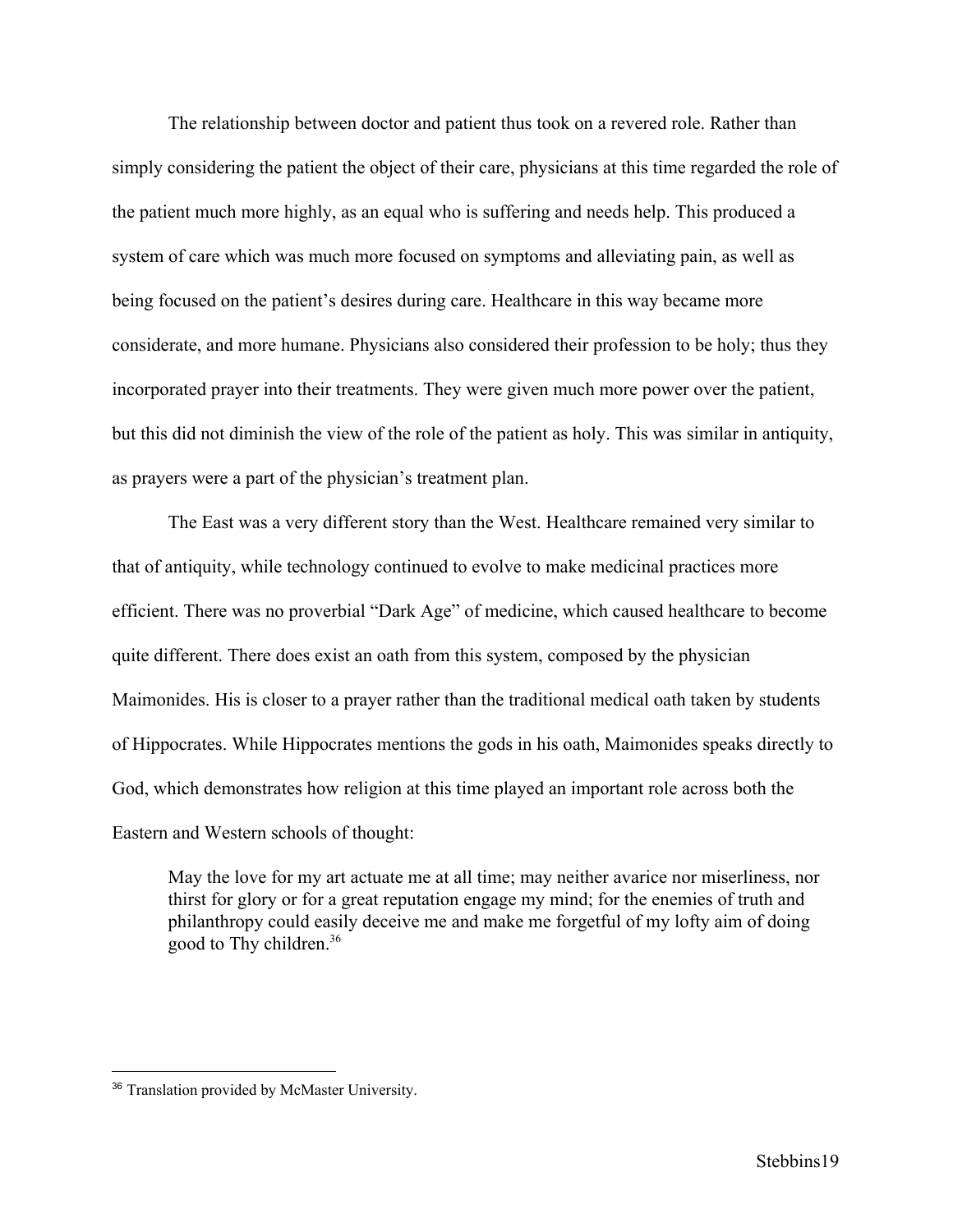Maimonides here prays to God that he not be forgetful of his goal, doing good. He is wholly focused on doing God's will in medicine while at the same time advancing his practice in technique, but not in renown. An important difference between this oath and that of Hippocrates is that Maimonides focuses on how the glory that might come from his practice does not belong to him, but to God; this is a sentiment found in the Judeo-Christian tradition, while for Hippocrates the physician deserves honor due to his skill. Maimonides goes on to simply describe how he thinks of his patients, in a manner similar to that of the Greeks before him: "May I never see in the patient anything but a fellow creature in pain." Maimonides also seeks to humanize the patient and see them as an individual, rather than a series of symptoms. He seeks no individual glory or renown, offering everything to God.

While Maimonides has some similarities to Hippocrates, there is the major difference of a basis in Biblical religion. This religious context provides a higher level of respect for the patient as a child of God. It also elevates the physician, but only as far as an agent of the Lord. This produces a relationship similar to that of the Western system, in which the physician and patient are both placed secondary to God. This also honors the patient on a similar level as the physician, even though the physician still retains the power during treatment. Treatment then will focus on the patient's symptoms and pain alleviation, as well as seriously considering what would be the best form of care for each individual patient.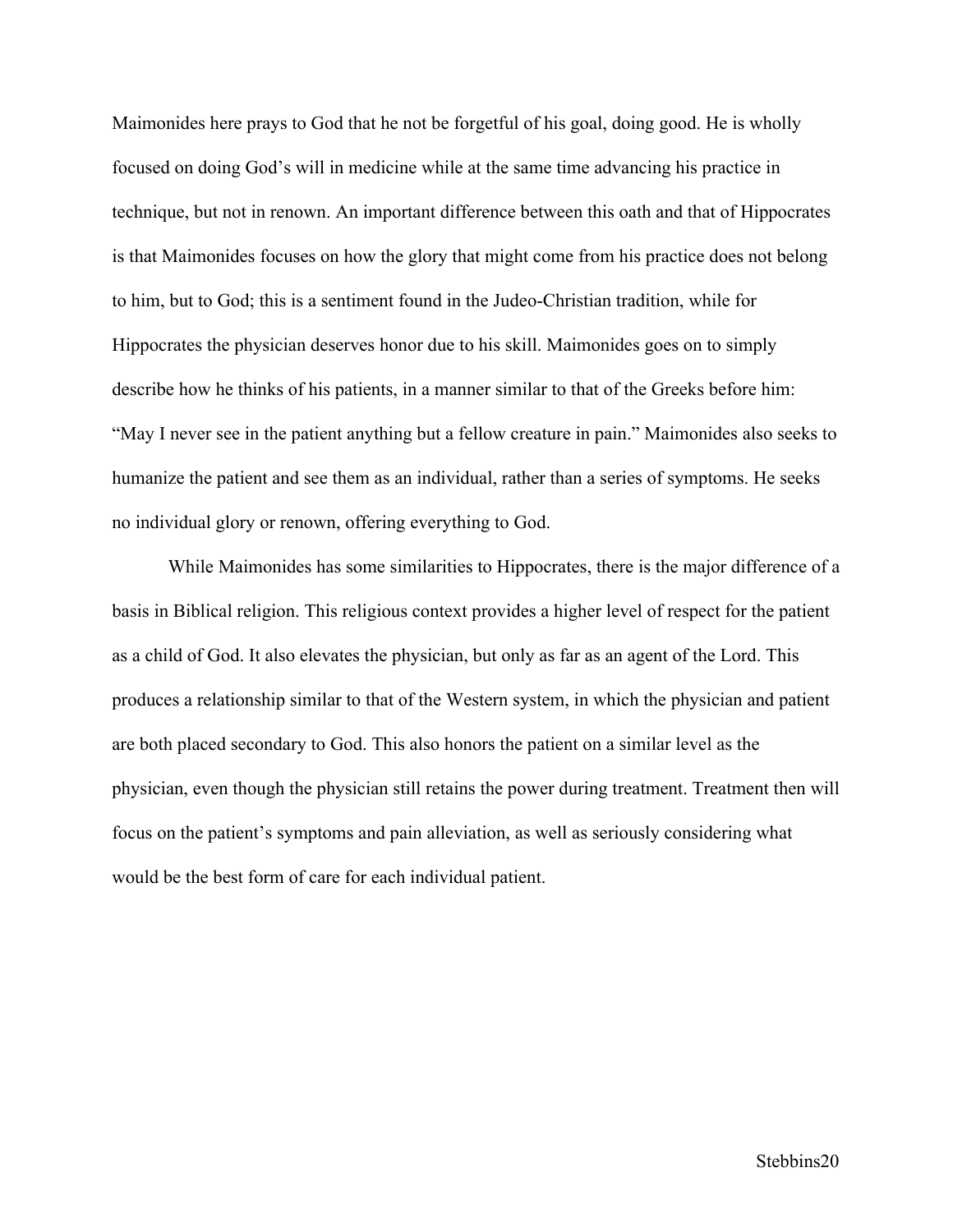Chapter 3: Modern Medicine as Derived From Prior Healthcare Systems

Modern bedside manner is a concept carried down from both the concepts seen in ancient theory and in Middle-Age practice. If we are using the oaths and creeds of medical professionals as a general statement of the goal of their particular system, then modern oaths taken by students of medicine can be compared to those of the past to see what remains similar. The concept of bedside manner is used both to ensure the best possible care for the patient, while at the same time ensuring that the care of the medical facility in question remains consistent and viable in today's world of standards and regulations. The physician is not to interact with the patient in a non-professional manner, while also displaying kindness and benevolence in their actions and words. This balance can be hard to achieve for some, but this aspect of modern medicine, one which has descended from Hippocrates, is what the patient most immediately experiences, and it can assure them that they are receiving a high quality of care.

In the 17th century, medicine began the transition to its modern form of clinics, hospitals, and other professional institutions that regulated practice and introduced an international standard.<sup> $37$ </sup> However, the practice of individual physicians was only regulated by those physicians and what they deemed moral. It was not until 1847 that the American Medical Association was founded. This was among the first institutions focused on requiring and qualifying doctors to perform care at a higher quality, thus making healthcare a less individual, more unified system. Shortly following this were medical degrees that universities began to offer, which allowed physicians to receive proper training in accordance with the AMA, or other

 $37$  Silverman  $2012 \cdot 59$ .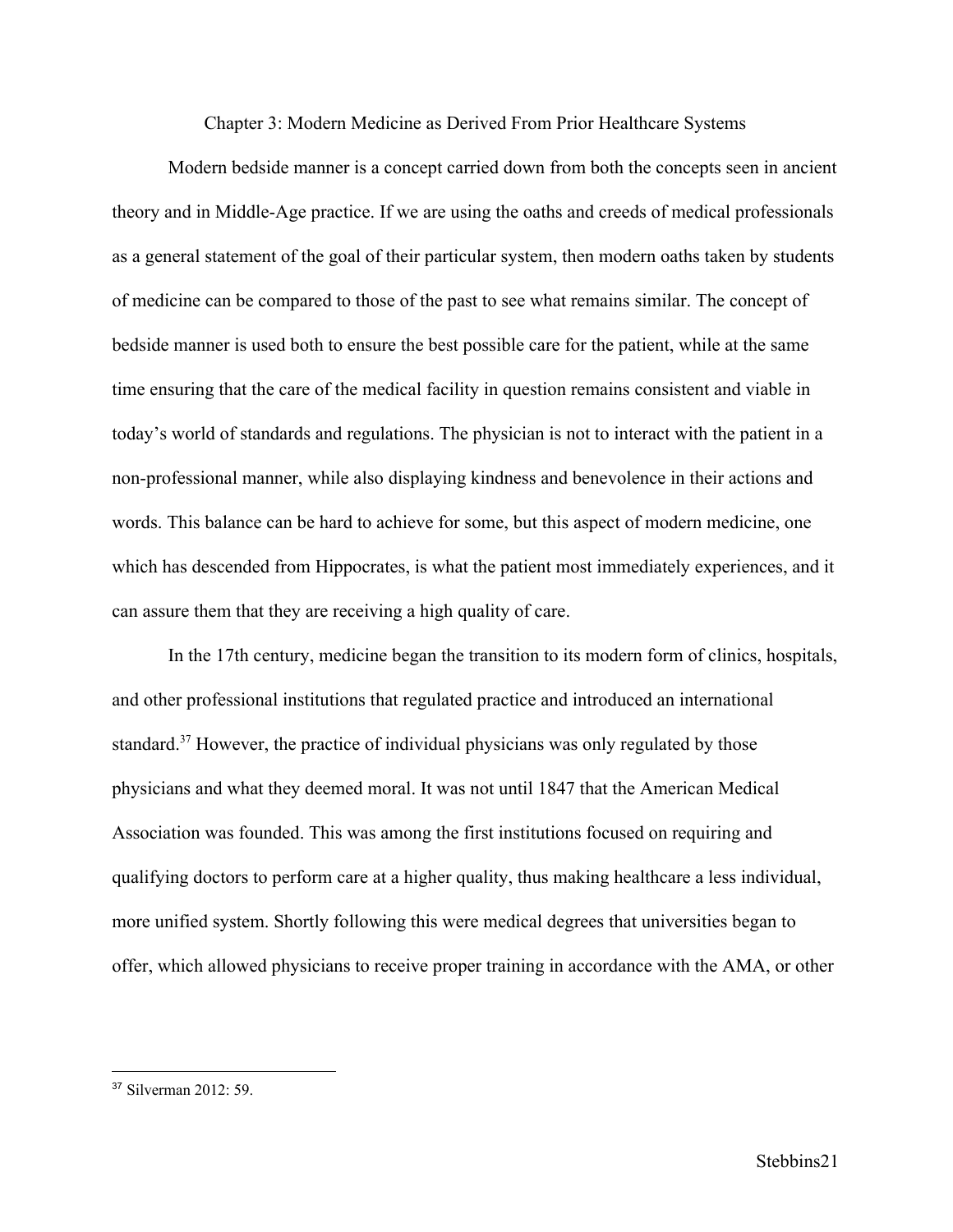organizations internationally, and practice medicine at a similar standard.<sup>38</sup> By 1897 the AMA had been incorporated into the healthcare system of the United States, and remains the largest organization of physicians in the country. This is an incredibly important revolution in healthcare; no longer did physicians follow a certain tradition, such as Hippocrates or Galen, but now could follow systematic regulation and codes of ethics to precisely perform medicine according to the same modern tradition.

One of the modern medical oaths that is most prevalent was written by Dr. Louis Lasagna in 1964.<sup> $39$ </sup> It was modeled after the Hippocratic Oath, and bears the same title, but has been updated so as to be more relevant and cover more aspects of the modern world. One such aspect is that of the economic impact that an ill family member can cause for others beside the person being treated: "I will remember that I do not treat a fever chart, a cancerous growth, but a sick human being, whose illness may affect the person's family and economic stability. My responsibility includes these related problems, if I am to care adequately for the sick."<sup>40</sup> This passage is analogous to others seen in Hippocrates and Maimonides, but contains another clause to denote the modern problem of potentially exorbitant cost. However, the considerations that physicians take under this oath towards the patient are similar to those under preceding systems; the patient is not simply a series of conditions, or numbers on a chart, but a person, one who is experiencing discomfort and often stress. Lasagna also includes a passage that denotes how important bedside manner is to modern healthcare: "I will remember that there is art to medicine

<sup>&</sup>lt;sup>38</sup> Prior to this, physicians could only receive training in any formal sense from an older, more experienced physician. Healthcare in this way was not consistent across the country, as a multitude of traditions emerged that did not offer the same quality of care.

<sup>&</sup>lt;sup>39</sup> There are many different forms of the modern medical oath, as the AMA has not adopted any one. However, the differences between them are minimal, and most medical schools require their students to take one of these oaths. <sup>40</sup> Lasagna 1964.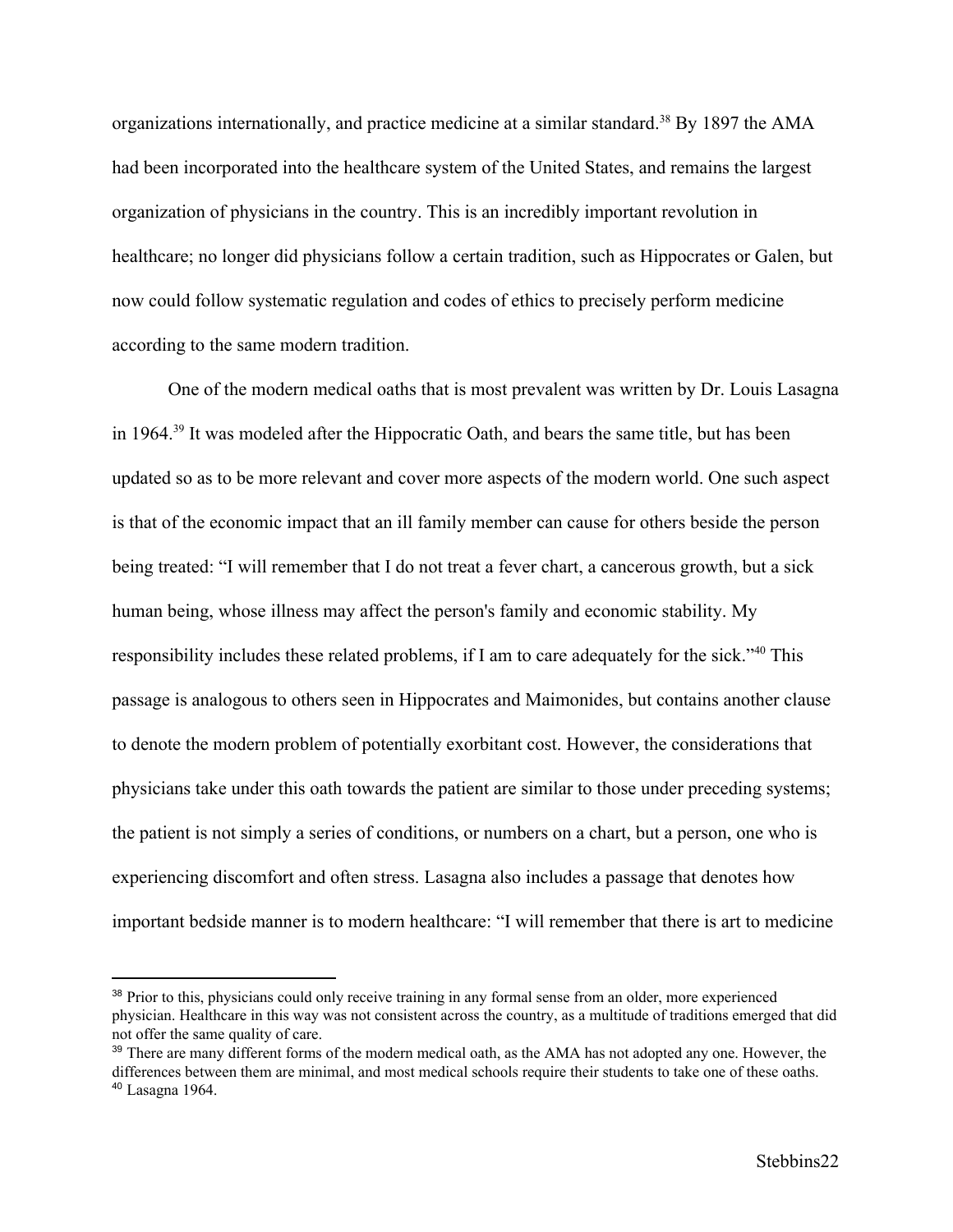as well as science, and that warmth, sympathy, and understanding may outweigh the surgeon's knife or the chemist's drug." This portion of the oath specifically denotes what bedside manner is considered to be, and that it is not simply a minor aspect that can be ignored in favor of efficient technical treatment. It includes aspects of the philosophy of the patient from the Middle Ages, as one who is as important as the physician. In fact, that the patient is as important as the physician, a sentiment shared by Tertullian, can be seen in the modern oath: "I will remember that I remain a member of society, with special obligations to all my fellow human beings, those sound of mind and body as well as the infirm." The physician does not only value the patient, nor do they only value those that can help the patient. It is important for Lasagna that the physician respects both sides of care equally, and works to continue harmony between them while providing effective care.

One of the most important concepts to medicine that has arisen in the 20th and 21st century is that of bioethics. Healthcare professionals and those who study philosophy alike became concerned with the morality of the physician's practice in an unprecedented manner, which has led to the evolution of regulations and guidelines in an attempt to enforce ethical practices. One of the most influential figures in this field is Dr. Leon Kass. Kass served as chairman of the President's Council on Bioethics from 2001-2005, and has published scientific studies, biblical studies, and philosophical works concerning the ethics of patient care. Kass' book *Toward a More Natural Science: Biology and Human Affairs* asks questions concerning some of the largest ethical dilemmas in medicine today, including *in vitro* fertilization and the genetic altering of life. He states that medicine should encompass human concerns as well as scientific, and that there are boundaries to human life according to nature. Kass' philosophy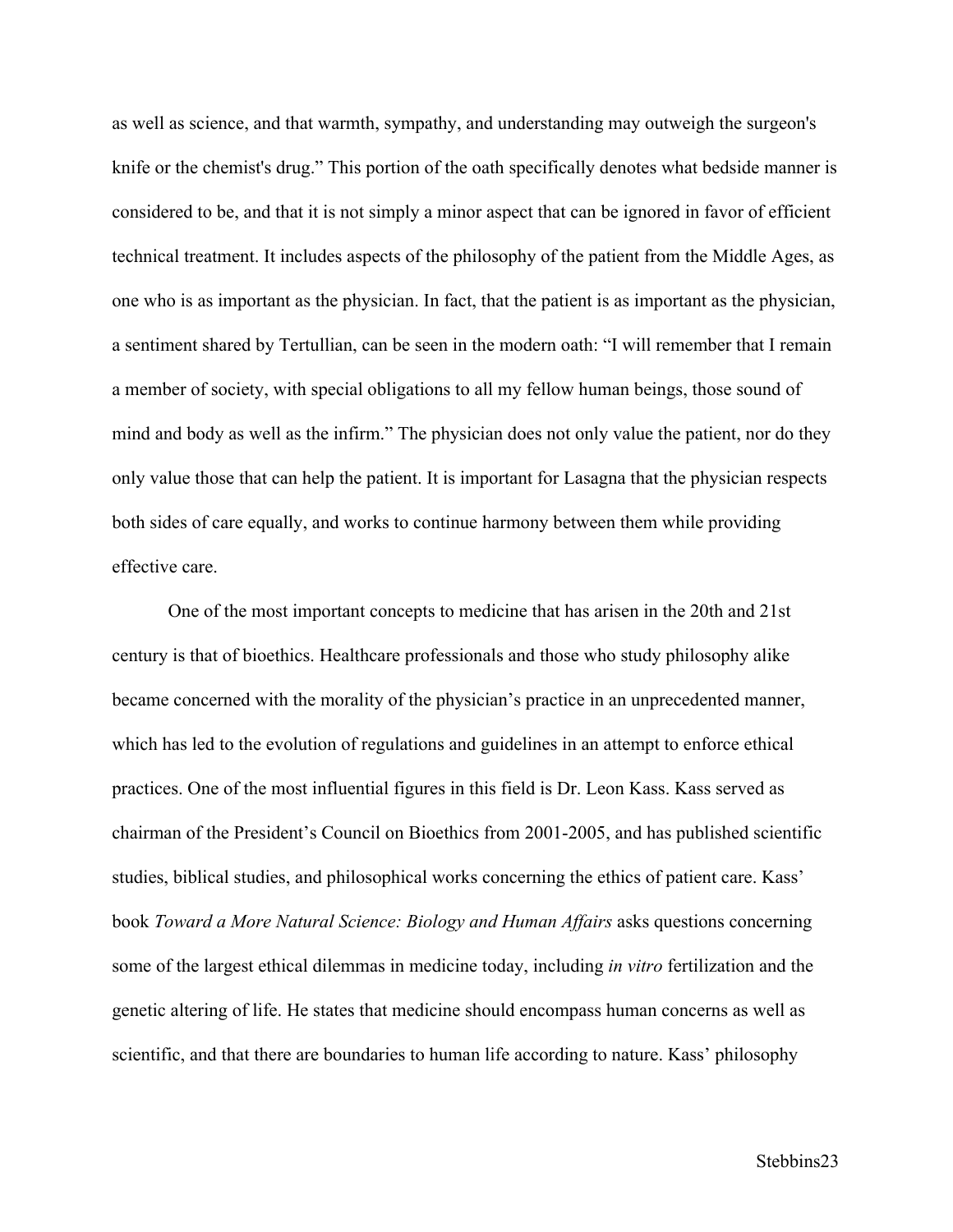towards patient care is indicative of bedside manner today, as a concept that concerns itself with all aspects of a patient's life.

An issue that Kass writes about in *Toward a More Natural Science* is whether the physician serves the patient's needs, or the patient's desires. Many ethical issues in medicine concern whether the patient has the right to request a procedure that risks their health, in favor of a desired outcome. This includes cosmetic plastic surgery, as well as administering anti-anxiety medication to a patient before that patient gives a presentation. Modern life's concerns have increased the desire for biomedical techniques that satisfy the wishes of the patient, in addition to those techniques which address the physical needs of the patient.<sup>41</sup> This also extends to the doctor's interactions with patients, as patients have the right to determine the outcome of procedures, as well as the right to refuse or request treatment methods based on their desires. Physicians thus struggle between serving the needs of their patients, and meeting their requests and wishes. Kass argues that there are universalities in medicine that the physician must not violate as part of ethical practice, even if a patient requests so. It is good that patients take part in their own treatment plan according to Kass, and to receive both truthful and respectful interactions with medical professionals. However, it is important that the physician promote the good of the patient while remaining respectful of the patient's desires.<sup>42</sup>

Kass states that there is more to health than a cured disease, and that all aspects of the patient as a human being must be considered.<sup>43</sup> This hearkens back to the modern Hippocratic Oath, as well as the ancient Hippocratic Oath and the Oath of Maimonides, and we can see that

<sup>41</sup> Kass 1985:196.

<sup>42</sup> Kass 1985:199.

<sup>43</sup> Kass 1985:201.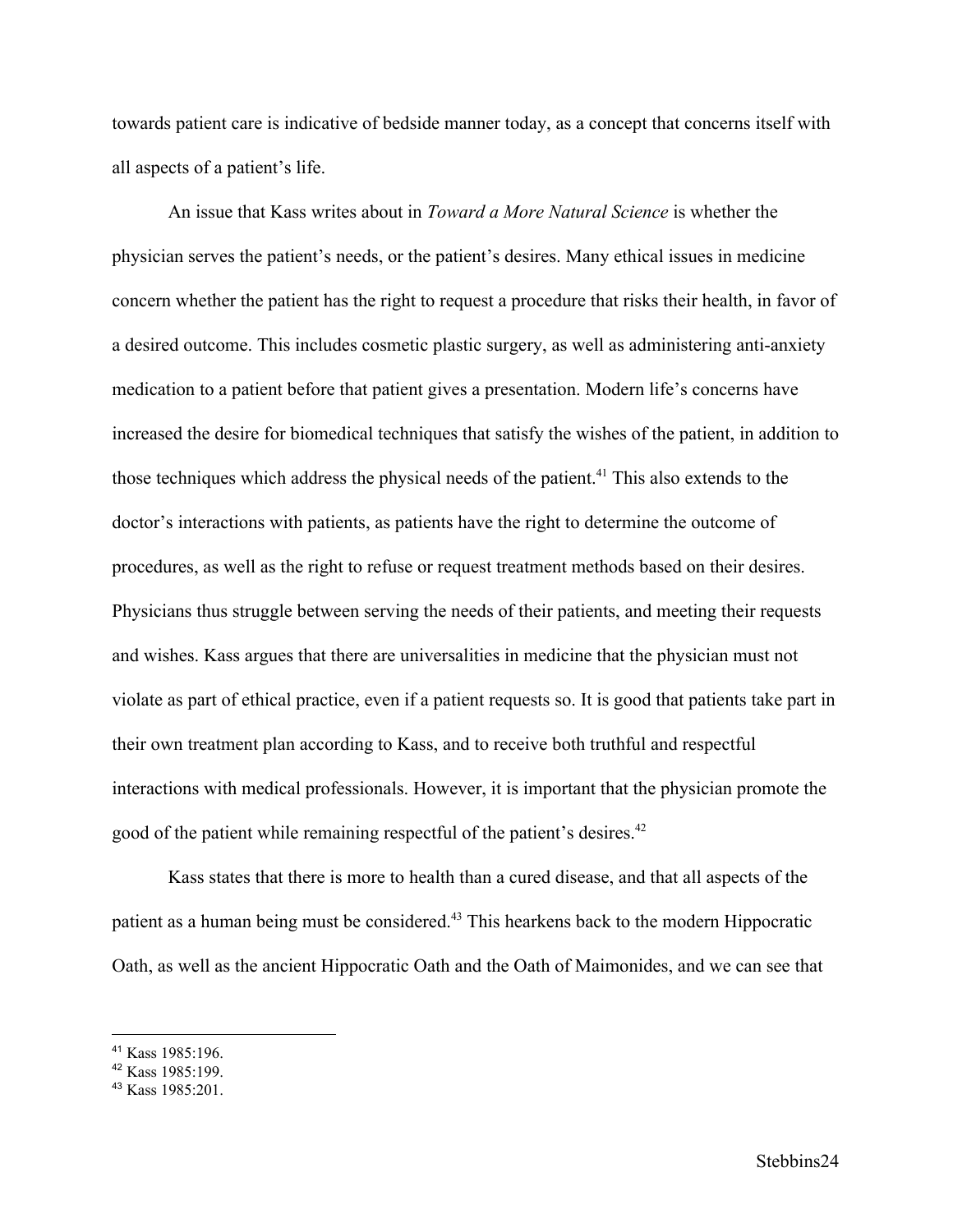this is an important aspect of proper medical care. Respect for the patient includes respect for their emotional needs as well as their physical needs. The most ethical course of action for a physician includes all of these considerations. This makes medicine and the doctor-patient relationship more human for Kass, and therefore better respects the physician's calling.<sup>44</sup>

Bedside manner as a concept has become a cornerstone of patient care. It is widely considered one of the most important factors in patient satisfaction, no matter what efficiency of care is present. In a study conducted by the University of Memphis, bedside manner is one of the most important factors of healthcare for good reputation, patient satisfaction, and patient loyalty. <sup>45</sup> A concept analysis of bedside manner, which involved the analysis of patient reviews, determined that the highest level of patient satisfaction came from physicians "who were deemed as being good listeners."<sup>46</sup> Similarly, patients who received a high quality of bedside manner were determined to be more compliant with their treatment plan and experience a better quality of mental health during the process.<sup>47</sup> There are certain attributes associated with bedside manner that healthcare providers can assume that will increase these benefits. Such attributes include empathy, good listening skills, friendliness, and respect. Appearance was also found to impact a patient's impression of their provider, as those who dressed neatly and practiced positive body language received higher grades of satisfaction.

The result of this study offers that bedside manner is not a set of personality traits, but rather a skill that can be learned.<sup>48</sup> The authors of this study state that students in medicine or

<sup>44</sup> Kass 1985:9. Kass considers himself foremost a humanist, and elements of this philosophy are present throughout his works.

<sup>45</sup> Person and Finch, 2008: 1.

<sup>46</sup> Person and Finch, 2008: 2.

<sup>47</sup> Person and Finch 2008: 3.

 $48$  Person and Finch 2008: 4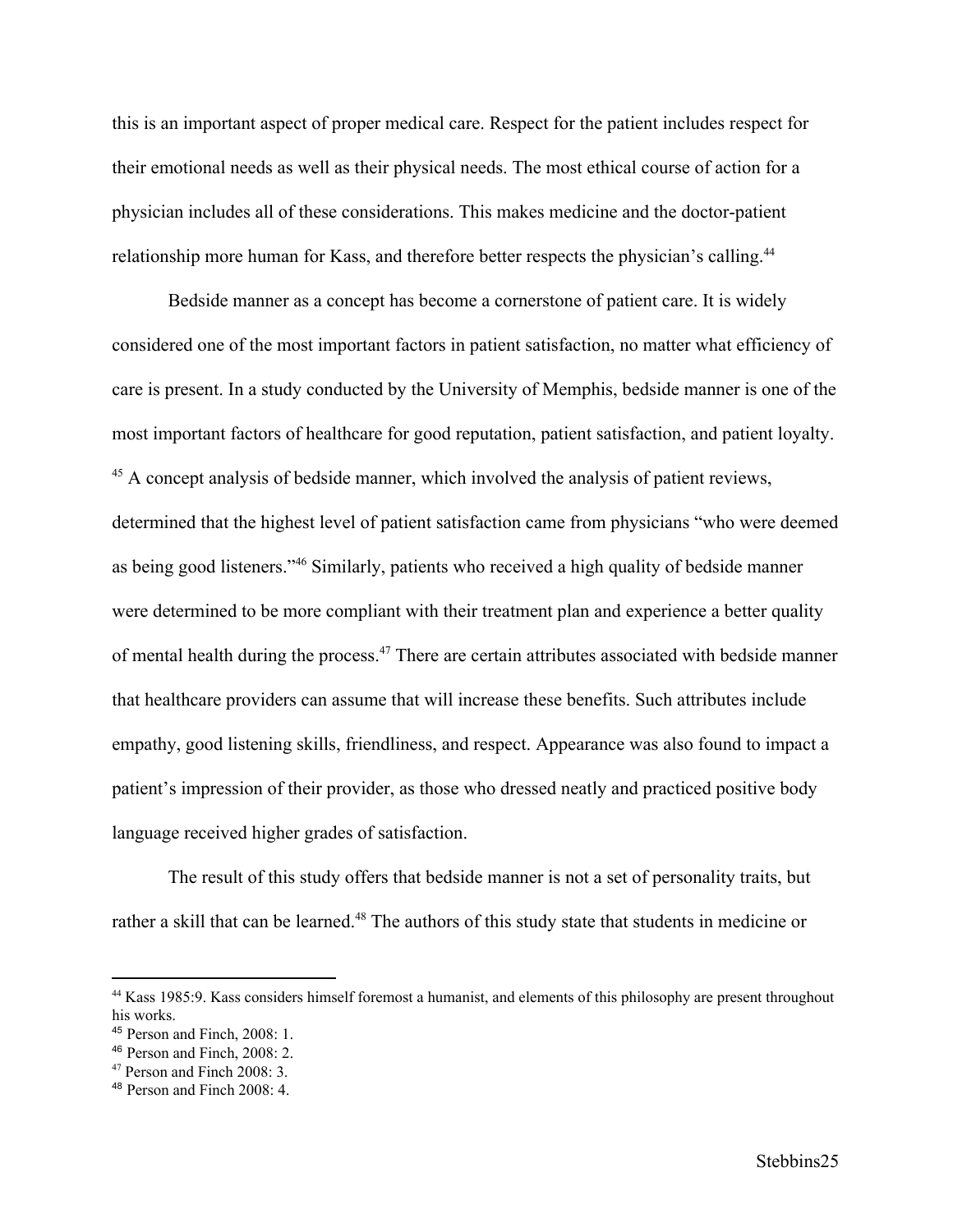nursing can learn how to provide effective bedside manner, and that training should be incorporated into educational curriculum. This is a familiar idea, one that is in line with Greek thoughts on medicine as an art. Similarly, the attributes associated with well-performed bedside manner aim not at providing medical care, but at another facet of Greek medicine: alleviation of fear. There is, however, departure from Greek medical practices, in that this alleviation of fear is not to discredit those fears. They are not considered detrimental to a treatment plan, but rather are part of it. Empathy is one of the most important factors in modern bedside manner. This is a practice that has come from Tertullian's thoughts on medicine. Validating a patient's emotions places them at the same level of importance as their physical ailment during a bedside encounter. Acting positively towards a patient both gives a sense of ease for the patient, and allows the clinician to make suggestions and prescribe treatments that may otherwise be unpleasant. This gives agency to the physician, while giving respect and hope to patients.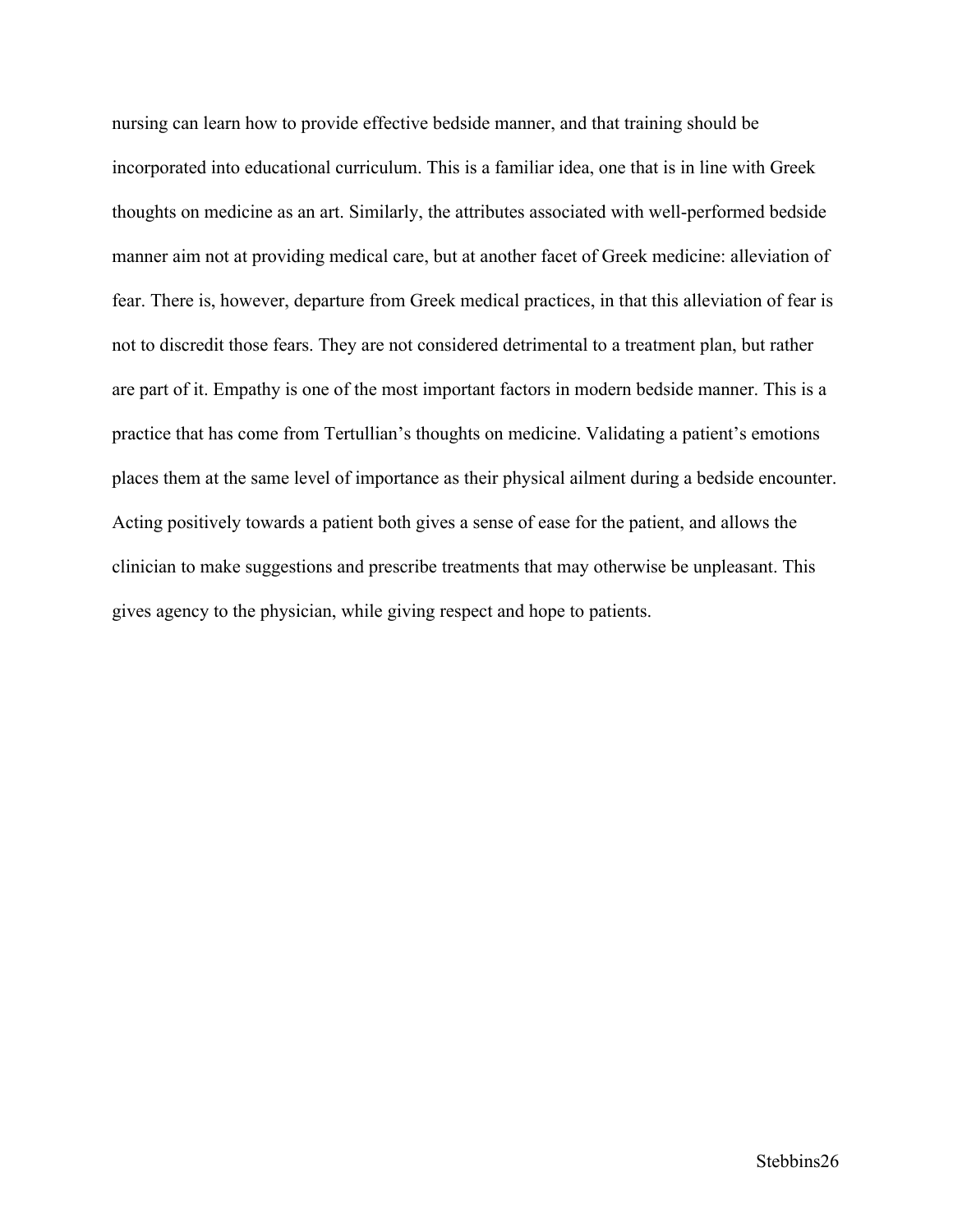#### **Conclusion**

An important aspect of modern healthcare is bedside manner. Medical professionals are trained to interact with patients in a manner that humanizes the patient and validates their concerns, while at the same time providing efficient care and remaining professional. This concept, while modern, has roots that trace back to the doctor-patient relationships of the ancient Greeks. An examination of these relationships, as well as those found in Roman society and that of the East and West of the Middle Ages reveals that Biblical religion caused a shift in the dynamic between physician and patient, resulting in a more empathetic approach to medicine. However, the foundations of bedside manner lie primarily in the Hippocratic Oath and other works in the Hippocratic *corpus*. Ultimately, this modern concept has been synthesized from centuries of medical practice and theory, as well as philosophy, to form a methodology of treating patients that serves both the needs of the physician as well as the patient.

Bedside manner is then one of the most important facets of healthcare. How patients are treated by those entrusted with their care can impart compassion and relief during an otherwise dark time in a person's life. Those who practice healthcare either without bedside manner or with a poor quality of training thereof are not acting with the full gravity of their position. It is of the utmost importance in a clinical setting that the patient be given respect and autonomy; thus, bedside manner is a precept that should not be forgotten.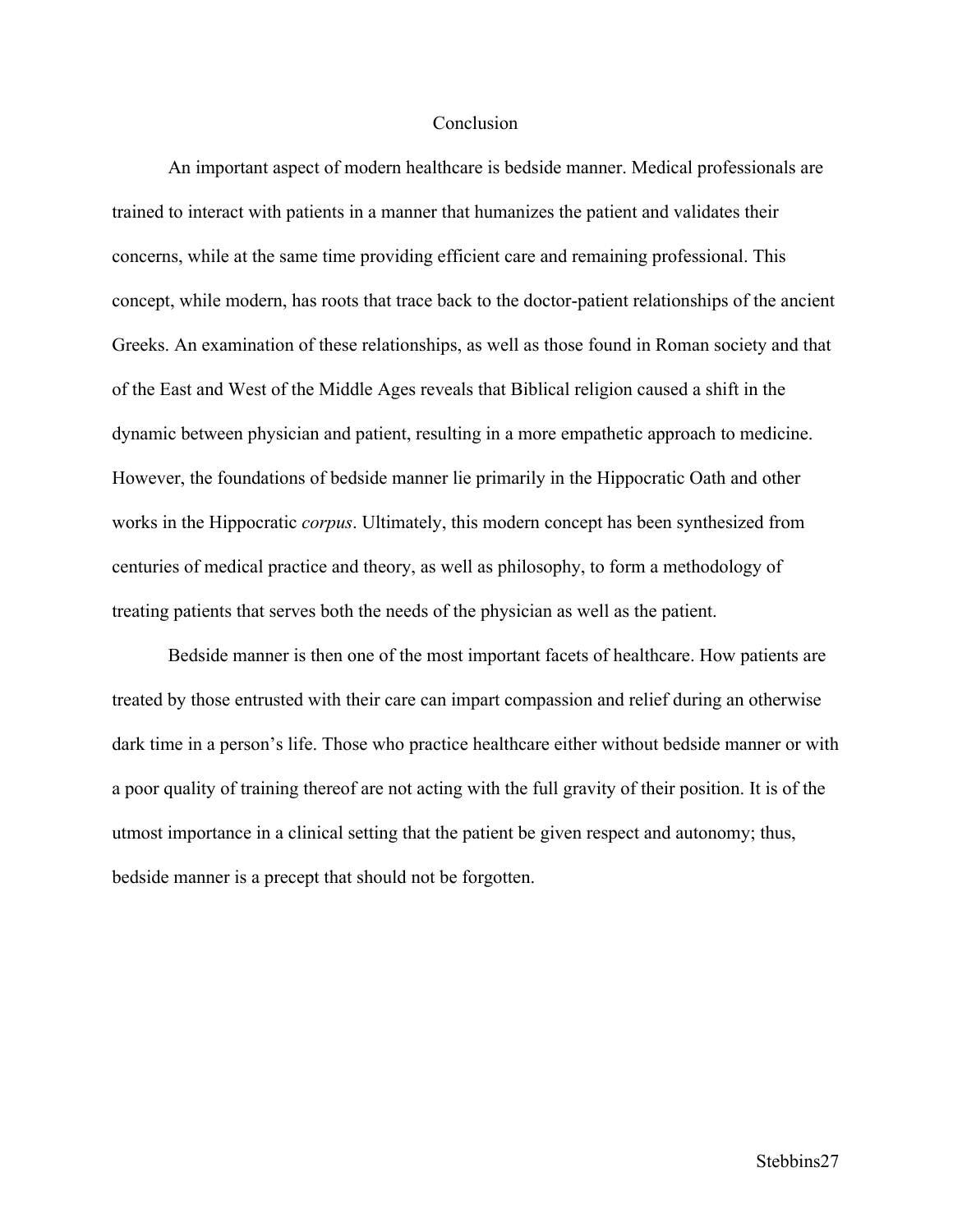#### Bibliography

Cato, Marcus Porcius, William Davis Hooper, Marcus Terentius Varro, Marcus Porcius Cato, and

Marcus Terentius Varro. 2014 *On Agriculture*. Cambridge: Harvard University Press.

Eijk, Philip J. van der. 2005. *Medicine and Philosophy in Classical Antiquity: Doctors and Philosophers on Nature, Soul, Health and Disease.* New York: Cambridge University Press.

Fowler, Robert L. 1995. "Greek Magic, Greek Religion." *Illinois Classical Studies* 20: 1-22.

- Harris, William V. 2016. "Fear, Hope and the Definition of Hippocratic Medicine." *Popular Medicine in Graeco-Roman Antiquity: Explorations*: 198-214. Columbia Studies in the Classical Tradition. Leiden: Brill.
- Hippocrates, W. H. S. Jones, Edward Theodore Withington, Paul Potter, and Heraclitus. 2015. *Hippocrates*. Cambridge: Harvard University Press.

Huxley, H. H. 1957. "Greek Doctor and Roman Patient." *Greece & Rome* 4, 2: 132-38.

Israelowich, Ido. 2015. *Patients and Healers in the High Roman Empire*. Baltimore: Johns

Hopkins University Press.

Nijhuis, Karin (1995). "Greek doctors and Roman patients: a medical and anthropological approach." *Clio Medica* 27: 49-67.

Phillips, E. D. 1953. "Doctor and patient in classical Greece." *Greece and Rome* 22: 70-81.

- Person, A. and L. Finch. 2008. "Bedside Manner: Concept Analysis and Impact on Advanced Nursing Practice." *The Internet Journal of Advanced Nursing Practice* 10, 1.
- Radler, Charlotte. "The Dirty Physician: Necessary Dishonor and Fleshly Solidarity in